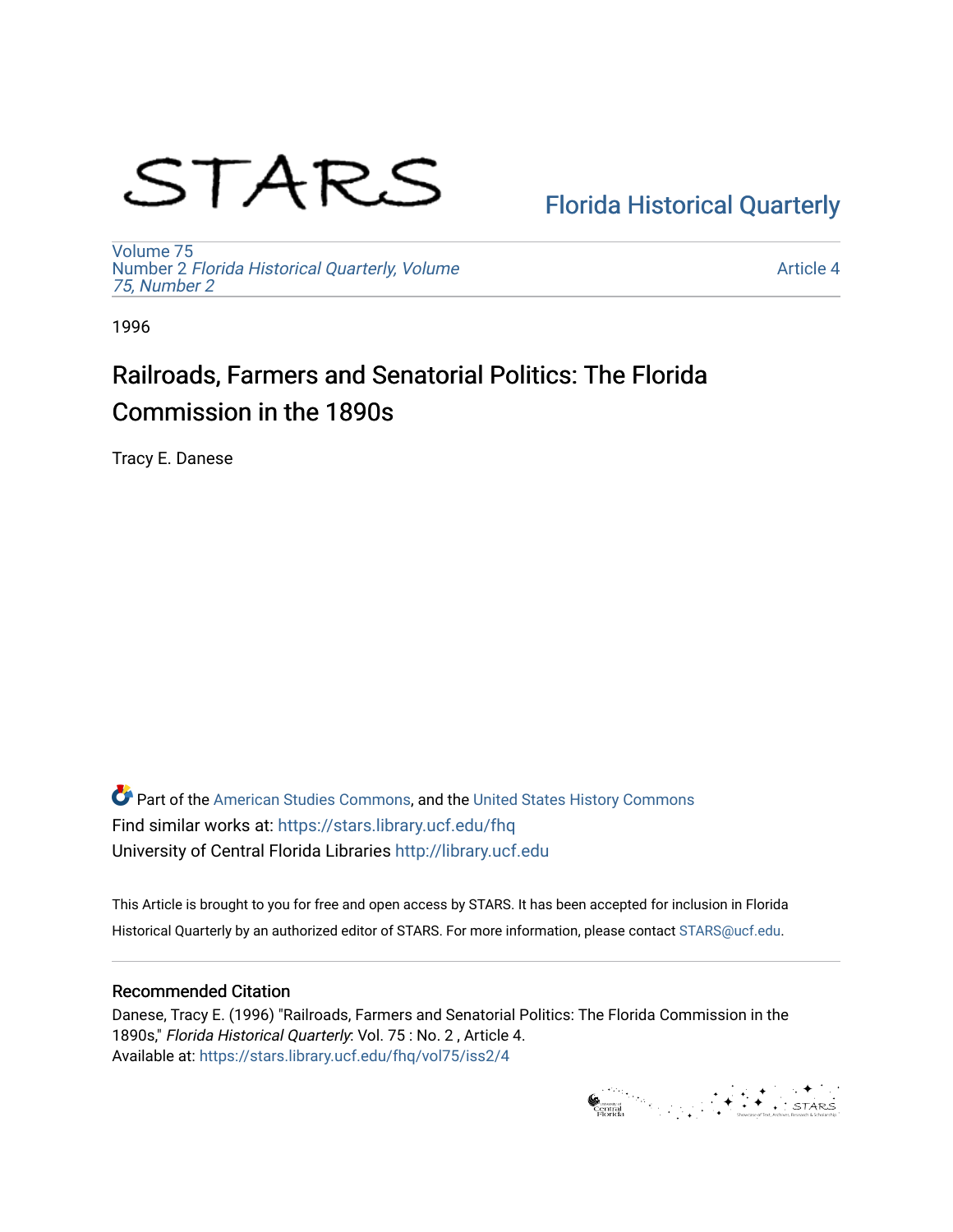## Railroads, Farmers and Senatorial Politics: The Florida Railroad Commission in the 1890s

#### *by* TRACY E. DANESE

THE 1887 Florida Legislature created the state's first Railroad Commission to curb monopoly abuses by railroad compa-Commission to curb monopoly abuses by railroad companies.<sup>1</sup> The legislation, which vested regulatory jurisdiction in a three-person commission appointed by the governor, was popular and suited to the reform tenor of the times. It had passed unanimously in the house and with only three dissenting votes in the senate.<sup>2</sup> Yet, in a peculiar twist of Florida political history, the commission's statutory basis was abruptly repealed only four years later. Florida's intrastate rail service was left once again unfettered by regulatory constraints.<sup>3</sup> Then, six years later, the legislature reestablished the commission in almost its original form.<sup>4</sup> Such quick reversals of political direction strongly infer that collateral issues dominated the outcome on the main question of railroad regulation. The episode prompts a two-fold question: Why the repeal in the first place, and why reenactment six years later? This article explores the interrelated dynamics of senatorial elections prior to enactment of the 17th Amendment, the agrarian reform movement and railroad politics in the context of those questions.

Writing about "the Principles of Populism" in 1938, Kathryn T. Abbey touched incidentally on the issue of the repeal.<sup>5</sup> She suggested two possible explanations. Early in the 1891 legislative session, reports circulated that Governor Francis P. Fleming was considering appointing E. J. Triay, a pro-railroad man, to the commission. Public opposition had prevented Triay's appointment to an earlier vacancy. According to Abbey, shipping and agricultural interests, acting chiefly through the Farmers Alliance, attempted to thwart the revived appointment by making the commission an

Mr. Tracy Danese is a doctoral candidate in history at Florida State University.

<sup>1.</sup> Chapter 3746, *Laws of Florida* (1887), 118-26.

<sup>2.</sup> Edward C. Williamson, *Florida Politics in the Gilded Age: 1877-1893* (Gainesville, 1976), 151.

<sup>3.</sup> Chapter 4068, *Laws of Florida* (1891), 110.

<sup>4.</sup> Chapter 4549, *Laws of Florida* (1897), 82-94.

<sup>5.</sup> Kathryn T. Abbey, "Florida Versus the Principles of Populism: 1896-1911," *Journal of Southern History* 4 (October 1938): 462.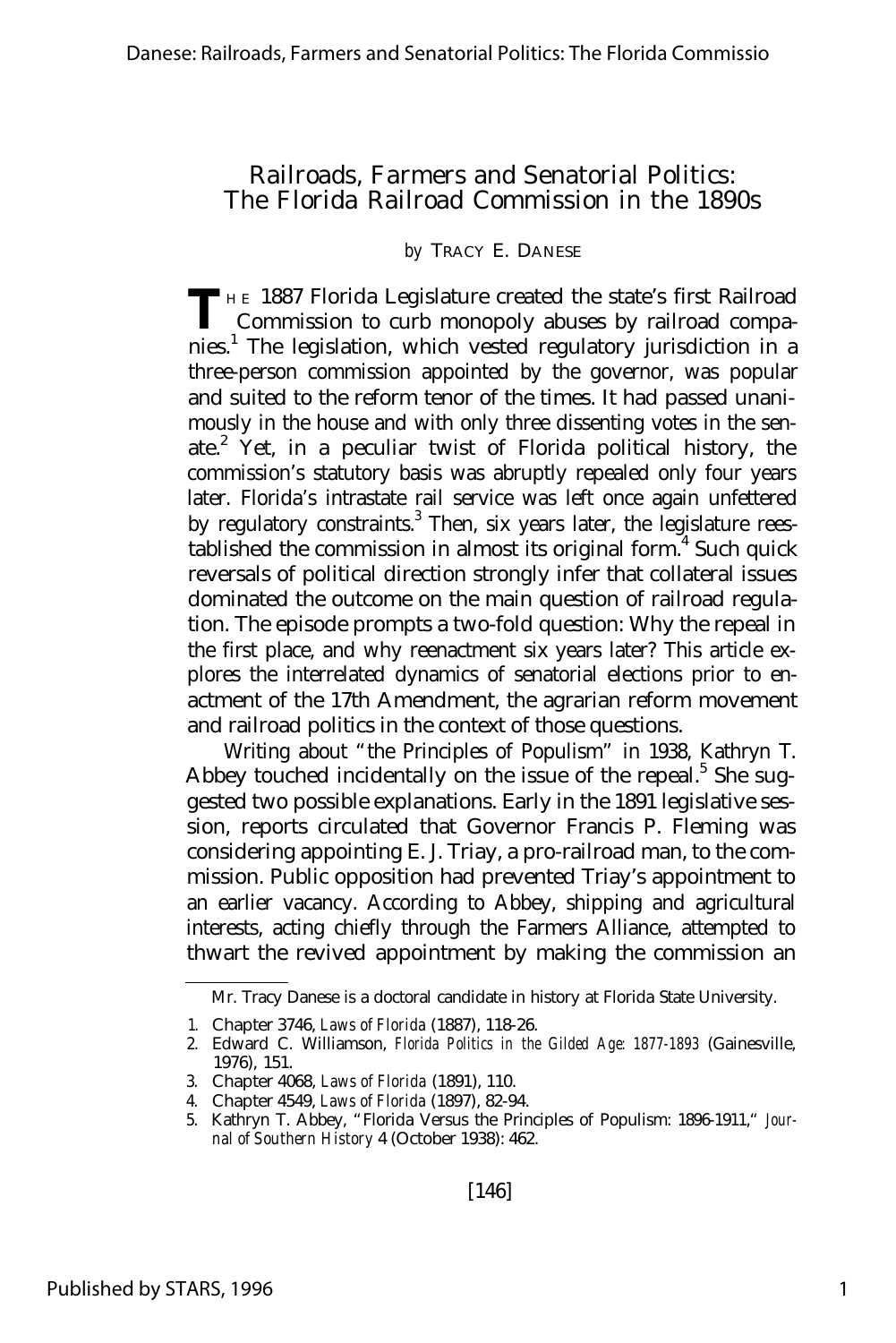elected body. Failing that, they mustered the votes to abolish it rather than risk railroad control. Abbey also speculated that the railroads had managed the whole affair to rid themselves of the burdens of regulation. Still, she found the Triay explanation more plausible.<sup>6</sup>

Almost 30 years later, Durwood Long published his two-part article on the first railroad commission. Long took issue with Abbey's theory that the threat of Triay's appointment was central to repeal.<sup>7</sup> Instead, it resulted from "a mixture of motives, desire for political retaliation by the [Wilkinson] Call supporters, antagonism of the railroad companies and an economy drive by Alliance men."<sup>8</sup> Long's reasoning was closer to the mark, but his combination of causes is too broad to dispose of the question satisfactorily. While the elements of Long's mixture were present in the prevailing political atmosphere, they could not have produced the final result without a catalytic driving force. Railroad executive and lobbyist William D. Chipley was that force. According to Long:

Chipley had convinced many Alliance supporters that he was their friend and that Call's supporters were powerful railroad interests who wanted to use the Commission for their own benefit. Chipley's strategy worked, at least to the degree that it got rid of the Railroad Commission.<sup>9</sup>

Without Chipley's influence the other elements referred to by Long would have remained no more than disjointed expressions of political sentiment.

Chipley's support and involvement in the Triay appointment was no secret at the time. It had been reported in the Jacksonville *Florida Times-Union,* a pro-commission paper, during the 1891 legislative session.<sup>10</sup> Still, Triay was not recognized as the moving cause of repeal until comments to that effect were made almost three years after the event by the measure's house sponsor, Representa-

<sup>6.</sup> Ibid., 467.

<sup>7.</sup> Durwood Long, "Florida's First Railroad Commission, Part II," *Florida Historical Quarterly* 42 (January 1964): 248.

<sup>8.</sup> Ibid., 255.

<sup>9.</sup> Ibid.

<sup>10.</sup> Ibid., 253.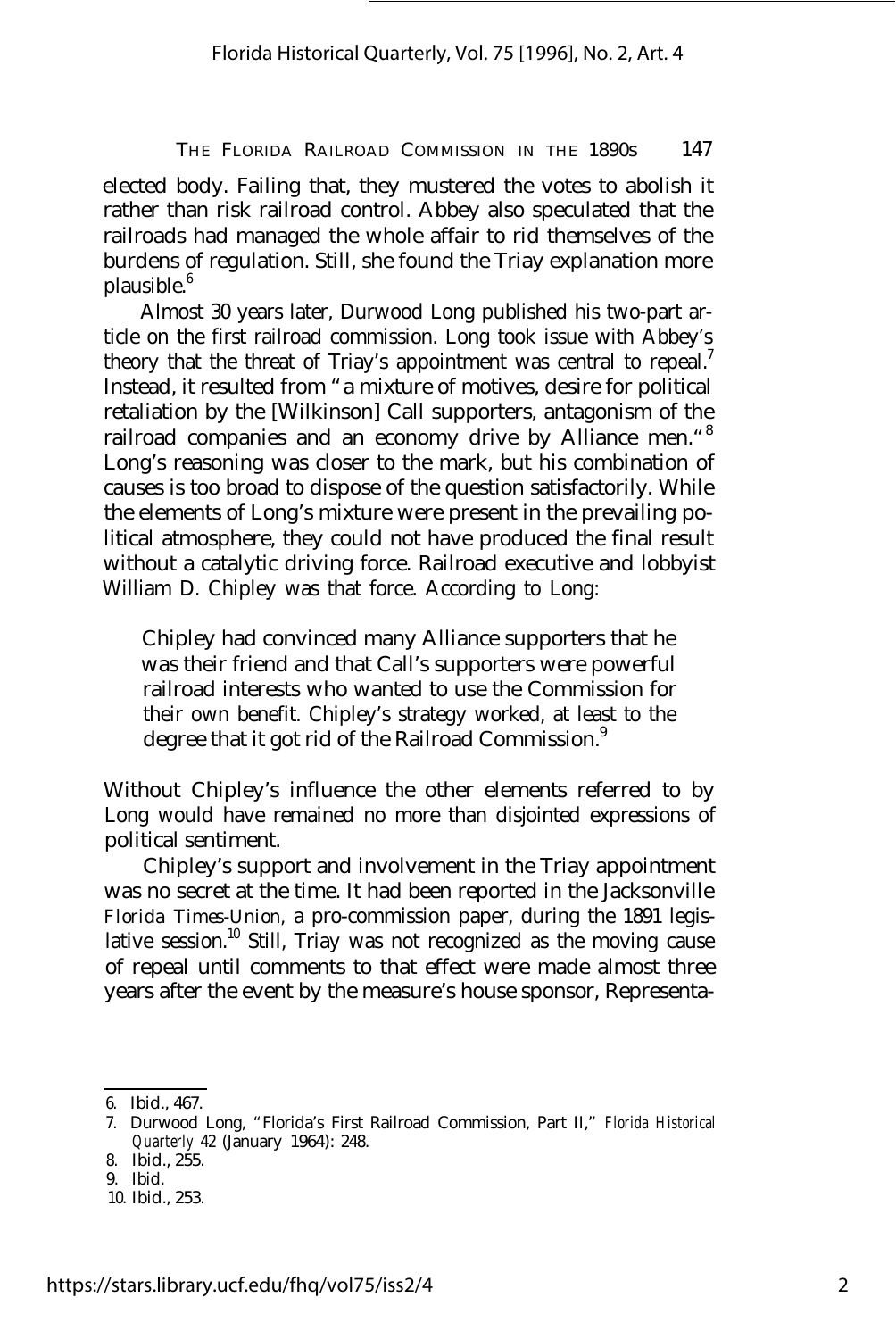tive Frank Clark of Polk County.<sup>11</sup> Those remarks came during a period of increasing agitation for reestablishing the commission. Clark, campaigning in a reform atmosphere, sought to portray his 1891 actions as a drastic but necessary response to the realization that railroad interests were seeking control of the commission by the Triay appointment.

The Triay theory has obvious evidentiary appeal in the context of agrarian reformers destroying the commission to save it from railroad domination. Long noted that it was accepted as early as 1916 by Maxwell Ferguson in his *State Regulation of Railroads in the* South.<sup>12</sup> It was repeated more recently by Thomas Muir, Jr., in an article on William A. Blount, a prominent West Florida politician and railroad lawyer of the era. $^{13}$  Nevertheless, the Triay hypothesis does not take into account the role of W. D. Chipley and his long-standing conflict with Wilkinson Call. Long based his disagreement with Triay on the correctness of his own "mixture" theory. While Triay was certainly a factor, to view him as the principal agent in repeal is to ignore the dynamic role of Chipley throughout the episode.

Triay was a Jacksonville political figure well connected with Bourbon Democratic circles and railroad executives. His interest in a commission appointment had been long-standing. There had been newspaper reports four years earlier that Francis P. Fleming was then urging Governor E. A. Perry to appoint Triay to the original commission.<sup>14</sup> Fleming was a prominent Bourbon with close ties to Perry. He had served in Perry's brigade during the Civil War, and was a staunch supporter of the governor.<sup>15</sup> Triay and Fleming served together as elected officials in the city government of Jacksonville.<sup>16</sup> After his election as governor in 1890, Fleming made Triay his private secretary, a position equivalent to a modern day chief-of-staff. Triay's continuing interest in a commission appoint-

<sup>11.</sup> Edward C. Williamson, "William D. Chipley, West Florida's Mr. Railroad", *Florida Historical Quarterly* 25 (1947): 345.

<sup>12.</sup> Ibid., fn. 19.

<sup>13.</sup> Thomas Muir, Jr., "William Alexander Blount: Defender of the Old South and Advocate of the New South," *Florida Historical Quarterly* 67 (April 1989): 458.

<sup>14.</sup> Jacksonville *Florida Times-Union,* June 14, 1887.

<sup>15.</sup> See letters from J. J. Daniel to Gov. E. A. Perry, Oct. 1885-Apr. 1886. Florida State Archives, RG 101, Series 577. See also Williamsom, *Florida Politics in the Gilded Age,* 107.

<sup>16.</sup> Jacksonville *Florida Times-Union,* June 8, 22, 1887.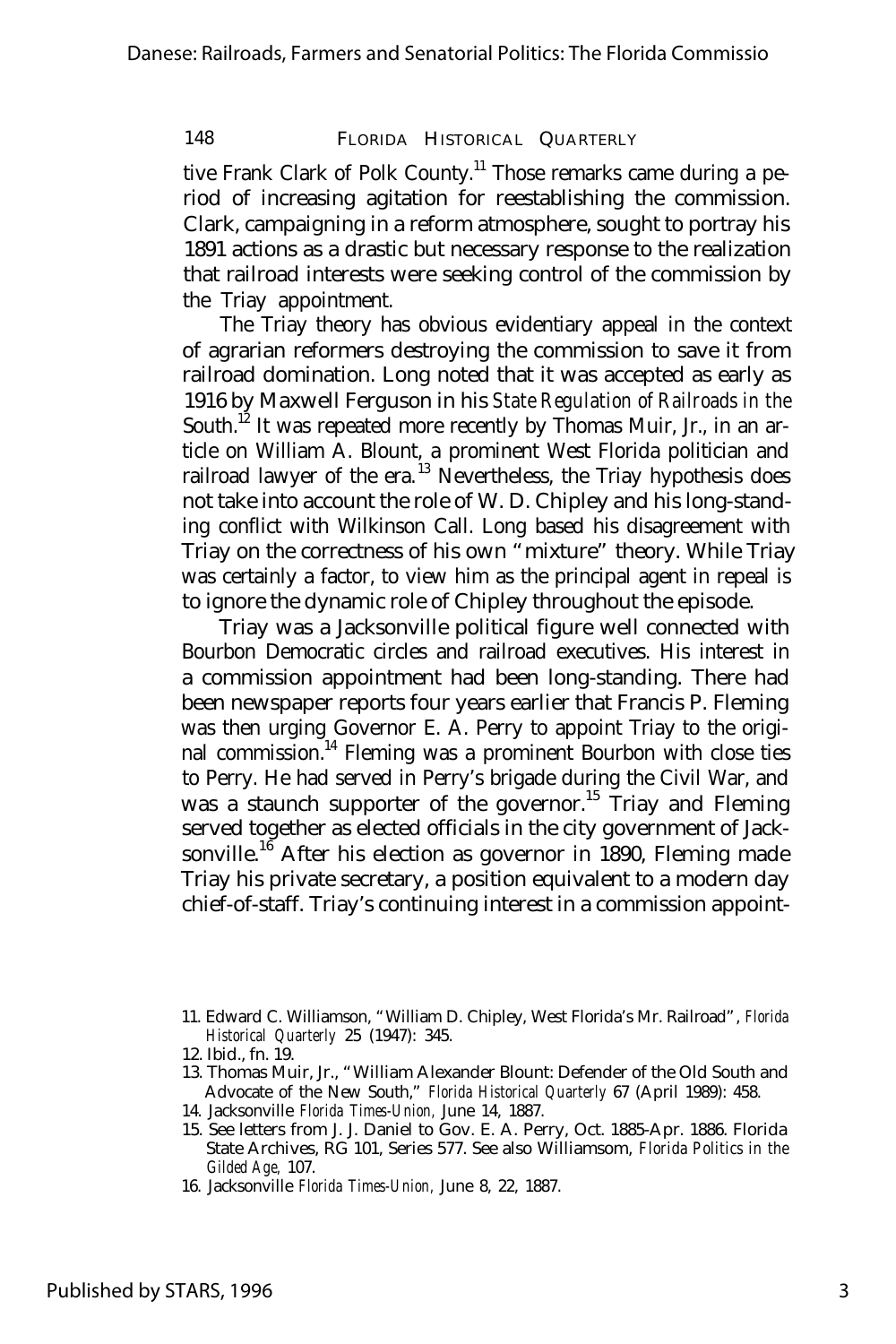ment was well known. When the abbreviated term of one of the original commissioners expired, lengthy petitions supporting Triay were circulated throughout the state.<sup>17</sup> Such activities, by their very nature, were well known, especially to experienced politicians such as Clark.

Introduction of the repeal legislation (House Bill No. 5) on the session's second day is not consistent with a theory of action by commission supporters to save it from a threat suddenly perceived later in the session. Commission supporters fought Clark's repeal measure in the House Committee on Railroads which returned it to the floor without recommendation.<sup>18</sup> When the bill was heard by the full house in May, pro-commission legislators again opposed it. Representative A. W. Hocker of Lake County, formerly a commission opponent, used "a voluminous array of statistics" provided by the commission in support of its continued existence.<sup>19</sup> Clark's house action was distinctly at odds with commission supporters in that chamber. If he had been interested in saving the commission from railroad control, his obvious course would have been to pursue making it an elective body. There was support for that approach in the senate, and there was little or no expectation at the time of the house action that the repeal measure would pass in the upper chamber. $^{20}$ 

An additional line of reasoning argues against the Triay theory. The 1891 legislature was under the influence of a strong working majority of Farmers' Alliance men.<sup>21</sup> That organization, affiliated with the National Farmers' Alliance, had an agrarian reform agenda and was the most powerful agricultural organization in Florida. Affordable transportation of agricultural products was one of the Alliance's main objectives. Although the Florida Alliance had initially disavowed political activism, by 1891 it had become a major force in state politics. Nationally, Alliance men were in the vanguard of the reform movement which spawned the concept of

<sup>17.</sup> Florida State Archives, Record Group 101, Series 580, Boxes 14 & 15, numerous letters and petitions of support.

<sup>18.</sup> Florida *House Joumal* (1891), 450.

<sup>19.</sup> Jacksonville *Florida Times-Union,* May 16, 1891.

<sup>20.</sup> Ibid., May 19, 1891.

<sup>21.</sup> Tallahassee *Weekly Floridian,* Feb. 18, 1891; Tallahassee *Daily Floridian,* April 2, 1891; *Florida Agriculturist,* April 15, 1891.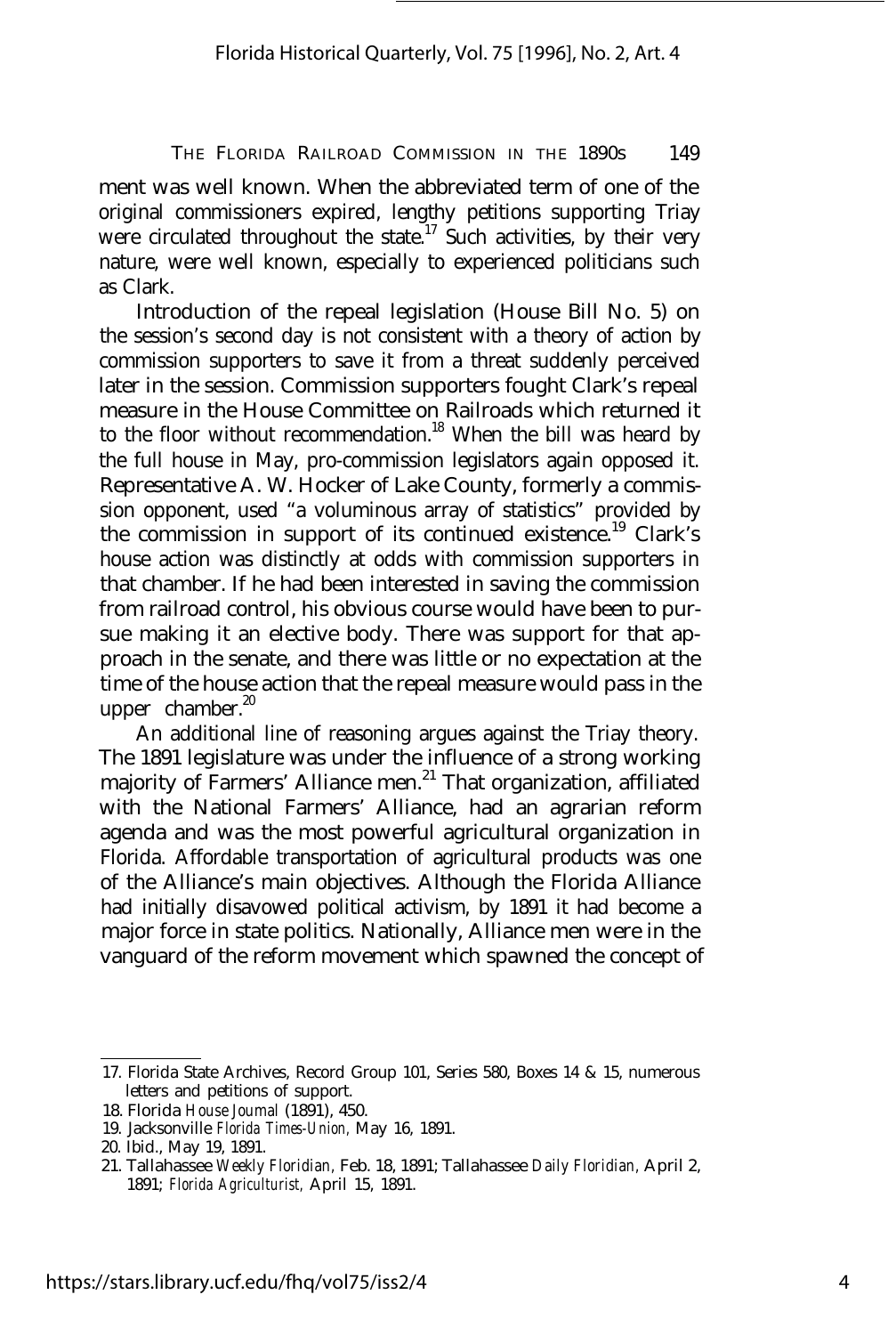regulatory commissions to counter the monopoly power of the railroad corporations.

In Florida, Alliance men were political realists. They knew that in the state's uncertain political climate neither the shippers nor the companies were likely to achieve complete dominance. A balance between their competing interests was the most sustainable political position. The pro-commission *Times-Union* of Jacksonville had called for such a balance.<sup>22</sup> The commission had not been perfect from an Alliance perspective and there was some dissatisfaction with its limited jurisdiction.<sup>23</sup> The Alachua County Alliance had adopted a resolution calling for either strengthening the commission law or repealing it. $^{24}$  Still, it embodied a principal objective of the agrarian reform movement. It was unlikely that the Alliance men would respond to the perceived threat of a Triay appointment with such radical action as repeal. The continuing opposition of the railroads to the commission demonstrated that it was not controlled by the "roads" and the two commissioners who would continue in office were not viewed as dominated by the corporations. Railroad representation on the commission was not so destructive to Alliance purposes as to warrant a political "mercy killing" of their own creation. The Alliance's official organ informed its readers that the railroads were working to abolish the commission "by sowing seeds of discontent" among its supporters.<sup>25</sup> It gave a strong warning against destroying the commission. The Florida Fruit Exchange sent the legislature a resolution expressing its membership's desire to retain the commission.<sup>26</sup> It is difficult to see how the threat of one pro-railroad appointee, standing alone, could prompt the destruction of the commission by a legislature dominated by its supporters.

In politics however, things seldom stand alone. The currents of political battle flow from one issue to another, linking them in complex patterns of cause and effect. The contested reelection of incumbent United States Senator Wilkinson Call and the commission repeal were linked in such a pattern.

<sup>22.</sup> Jacksonville *Florida Times-Union,* June 1, 1887.

<sup>23.</sup> Jasper *News,* July 18, 1890.

<sup>24.</sup> Gainesville *Daily Sun,* March 22, 1891.

<sup>25.</sup> Jacksonville *Florida Dispatch, Farmer and Fruit Grower,* May 14, 1891.

<sup>26.</sup> Tallahassee *Weekly Floridian,* May 14, 1891.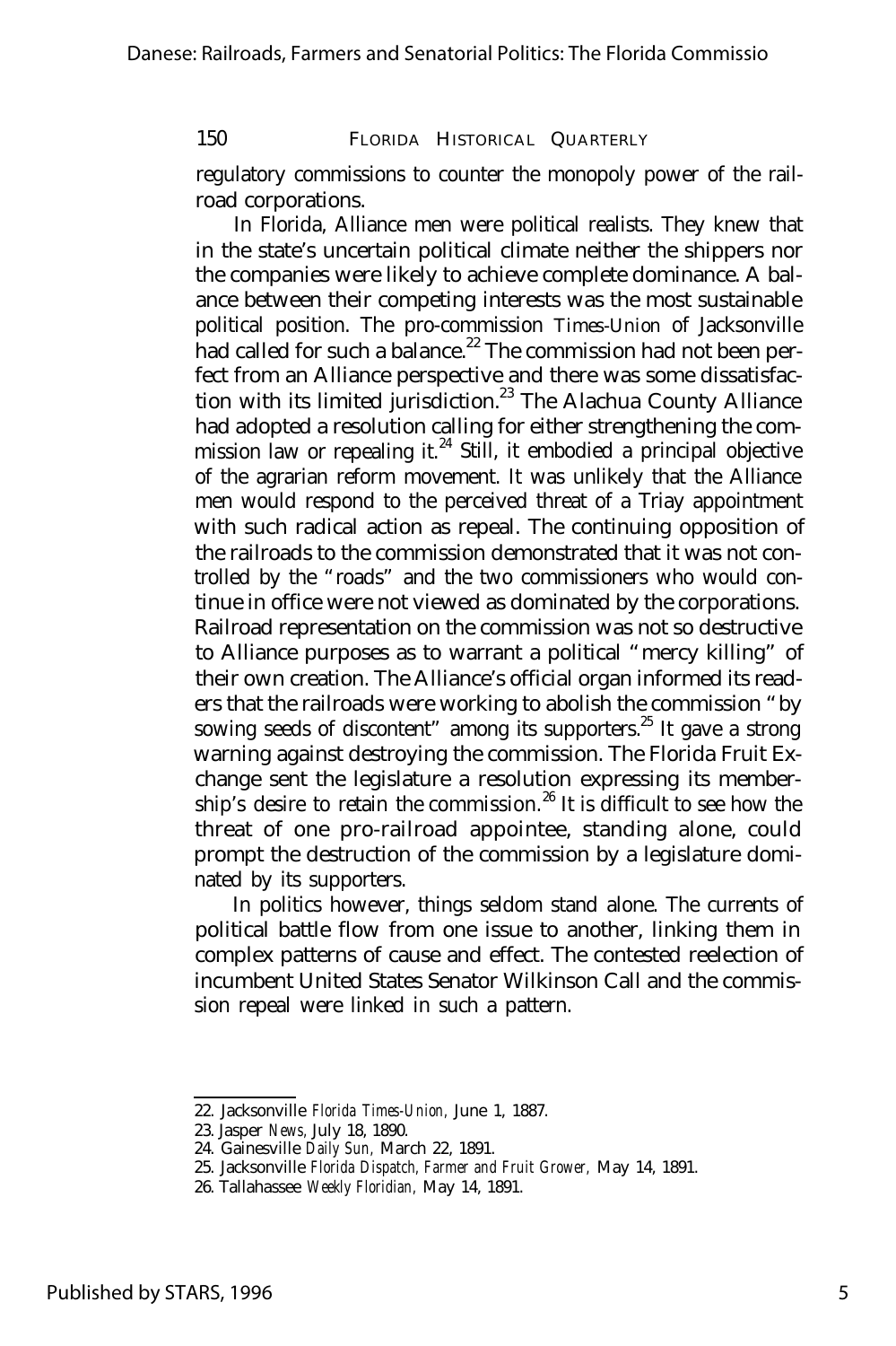In 1891, Wilkinson Call had served two controversial senate terms. His canvass in that year for a third term produced one of the era's hardest fought political battles. The circumstances of that election are essential to understanding the repeal of the commission law. Call was considered a strong anti-corporation man, especially regarding railroads. He was particularly antagonistic to William D. Chipley of Pensacola and the west Florida railroad interests which he represented.<sup>27</sup> Their mutual hostility was grounded in the controversial practice of granting state lands to companies as inducement to build railroads. Call made a practice of routinely, and rather convincingly, condemning grants made to Chipley's railroad. The Pensacola railroad executive could not stand by idly while such an important element of railroad profits was threatened. He determined to unseat Call, a determination that ultimately ripened into his own candidacy for the senate seat.

Chipley was a highly competent railroad executive as well as an astute politician and major force in the Florida Democratic Party. He personified the Bourbon class of New South political leaders and was more than willing to do battle with Call to protect his interests. Although not an elected member of the legislature, Chipley used his business and political influence to forge a coalition with the leadership of the Farmers' Alliance to defeat Call. When the National Farmers Alliance convention was held in Ocala in 1890, Chipley extended pass privileges on the extensive Louisville & Nashville rail system to all Alliance men traveling to the convention. In announcing the corporation's largesse, he used the moment to elaborate on the mutually advantageous relationship of railroads and farmers.<sup>28</sup> Still, many Alliance men were Call supporters and Chipley's efforts caused a split in their legislative ranks. A man of Chipley's political intellect may well have reasoned that such a coalition could have more purpose than just defeating Call. It was well worth the attempt of driving a wedge into Alliance solidarity.

Before the 17th Amendment (1912), U.S. senators were chosen by state legislatures. The states were free to determine their own procedure so long as it complied with broad parameters set by

<sup>27.</sup> Williamson, "William D. Chipley," 341-46.

<sup>28.</sup> Tallahassee *Weekly Floridian,* November 12, 1890.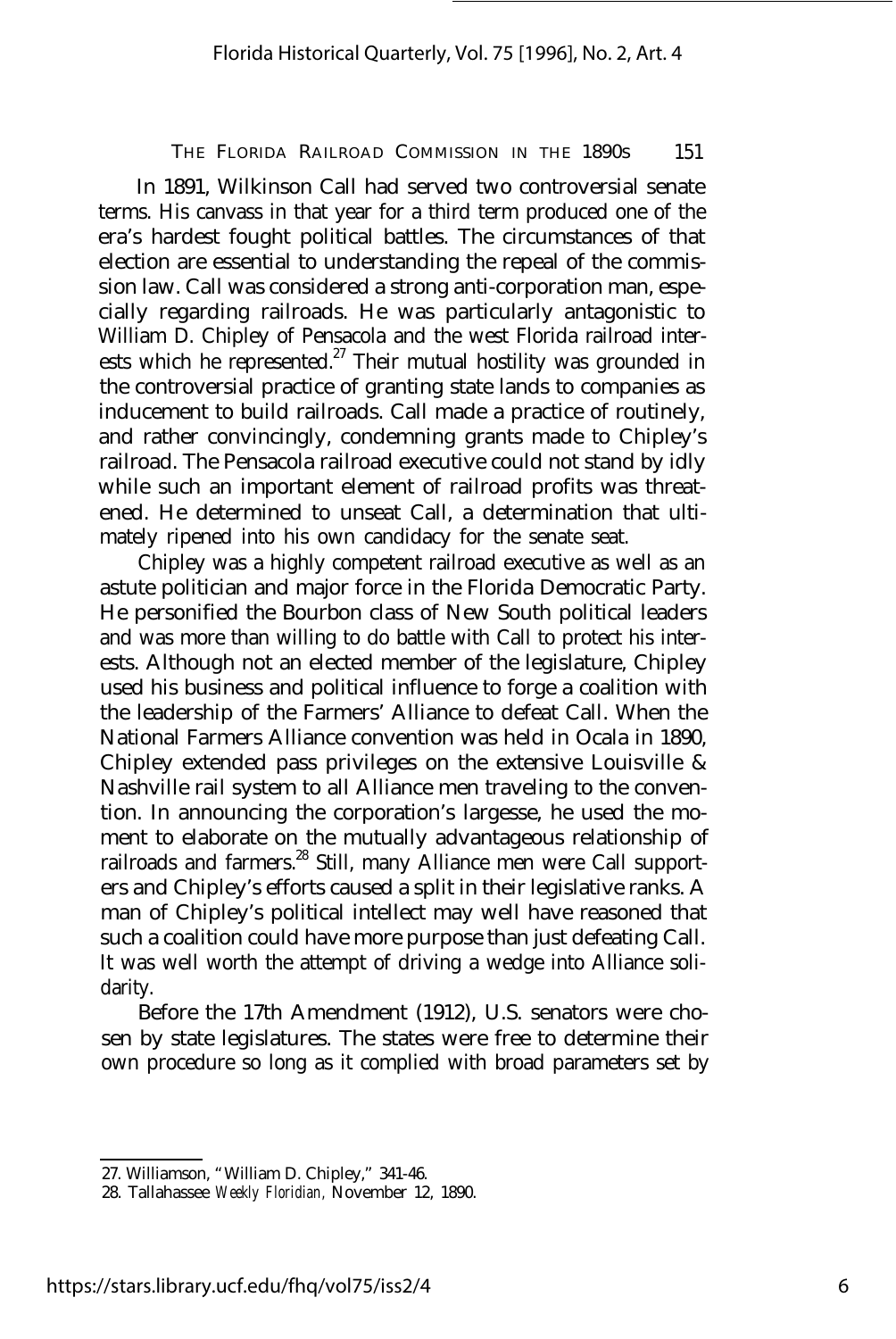

Wilkinson Call was first elected to the U.S. Senate in 1865 but was not seated because of Radical Republican resistance to President Andrew Johnson's Reconstruction program. Subsequently elected— and seated— in 1879, he served three full terms before withdrawing from consideration for a fourth term because of opposition arising from his feud with William D. Chipley. *Photograph courtesy of Florida State Archives.*

federal law. The political parties nominated their respective candidates in a caucus and formal voting was on strict party lines. With only one Republican member in the Florida legislature, there was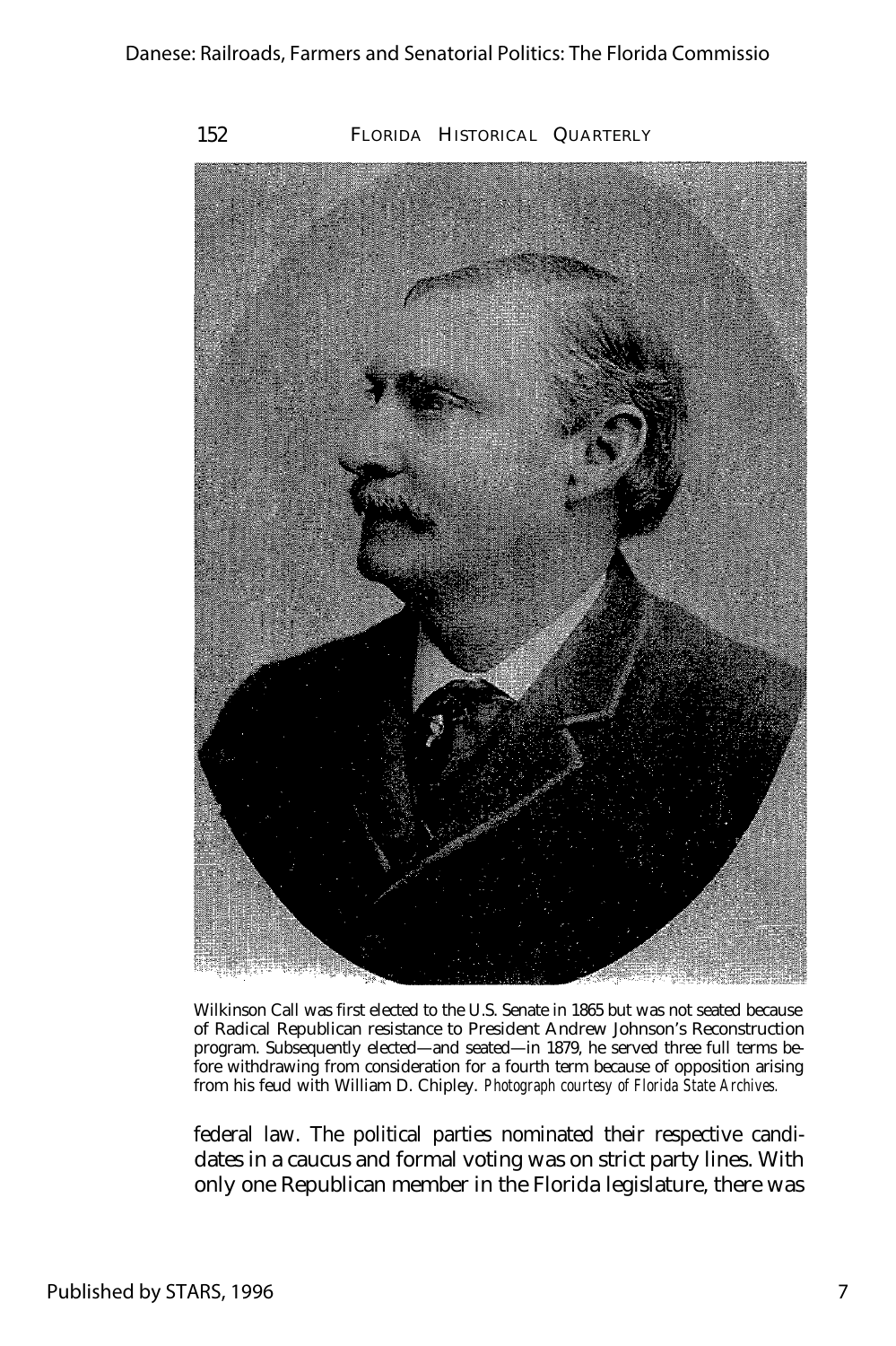

William Dudley Chipley, an early promoter of the city of Pensacola, was the most powerful representative of railroad interests in Florida at a time when railroad companies were at the apex of their influence in the state. His feud with Wilkinson Call was both personal and economic and affected state politics throughout the 1890s. *Photograph courtesy of Florida State Archives.*

no threat to the Democratic nominee— that is, if the party could settle on one.<sup>29</sup> In the opening stage of the 1891 caucus, the Demo-

<sup>29.</sup> Jacksonville *Florida Times-Union,* April 7, 1891.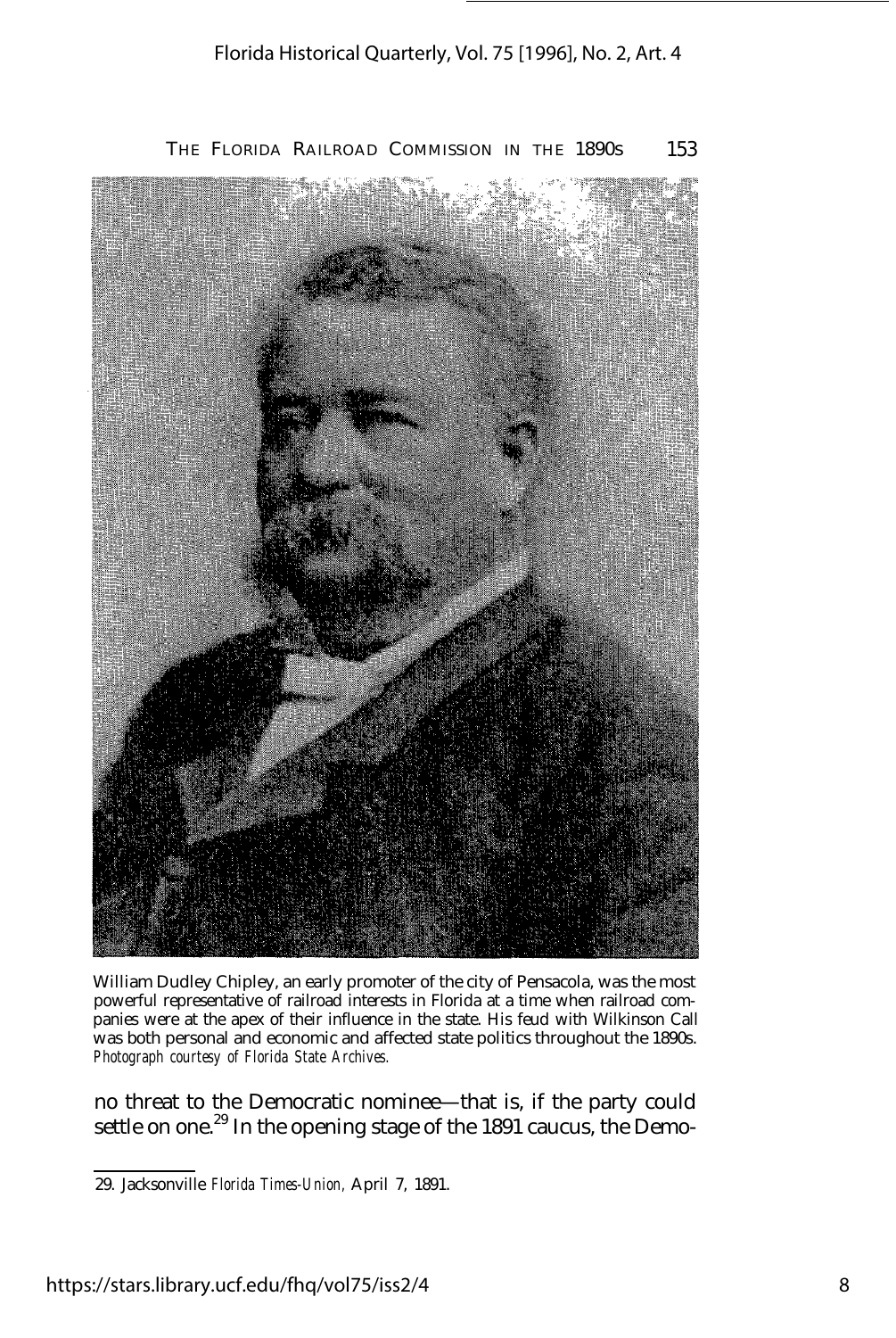cratic legislators voted to require a two-thirds majority for nomination.<sup>30</sup> Although Call commanded a clear majority of Democratic legislators, he could not muster the additional votes required for nomination. The anti-Call forces resorted to several different candidates in a series of unsuccessful efforts to break his solid block of support. While the caucus stalemate continued, the house and senate convened briefly in joint session each day to take a formal vote. In the absence of a Democratic caucus nominee, such sessions were meaningless. It became clear in late May, after 88 ballots, that Call could not mount the necessary vote under caucus rules. At that, the presiding legislative officers, both of whom were Call supporters and supportive of Alliance purposes, decided to dispense with the caucus nomination and proceed directly to balloting under the rules for a joint session. Nine days before the session's scheduled adjournment, and with most of the major legislative work incomplete, a joint session was once again convened. The leadership determined that a simple majority of all legislators would be sufficient for a valid election.

Seventeen anti-Call senators refused to attend in an effort to deny a senate quorum, thus preventing a valid vote of the entire legislature. When only 15 senators answered the roll, the clerk announced the absence of a quorum, but was promptly overruled by the senate president, Jefferson B. Browne of Key West. An undetermined number of house members who were present refused to answer the roll. The 17 missing senators had been seen shortly before the joint session at the local livery stable preparing to leave Tallahassee. The *Times-Union* reported that they had gone to Georgia to be beyond the reach of the senate's power to compel attendance. They told some observers that they were going to enjoy a day of fishing at Lake Jackson, north of Tallahassee. The president dispatched the sergeant-at-arms to compel their attendance, peacefully if possible, but with force if necessary. When that officer reported that he could not find them, the truant legislators became known as the "Babes in the Woods. "31

In the joint session, the senate President ruled that even though a quorum of the upper chamber was not present, a quorum of the entire legislature was, and the vote proceeded.<sup>32</sup> Anti-Call

<sup>30.</sup> Ibid., April 18, 1891.

<sup>31.</sup> Jacksonville *Florida Times-Union,* May 27, 1891.

<sup>32.</sup> Ibid.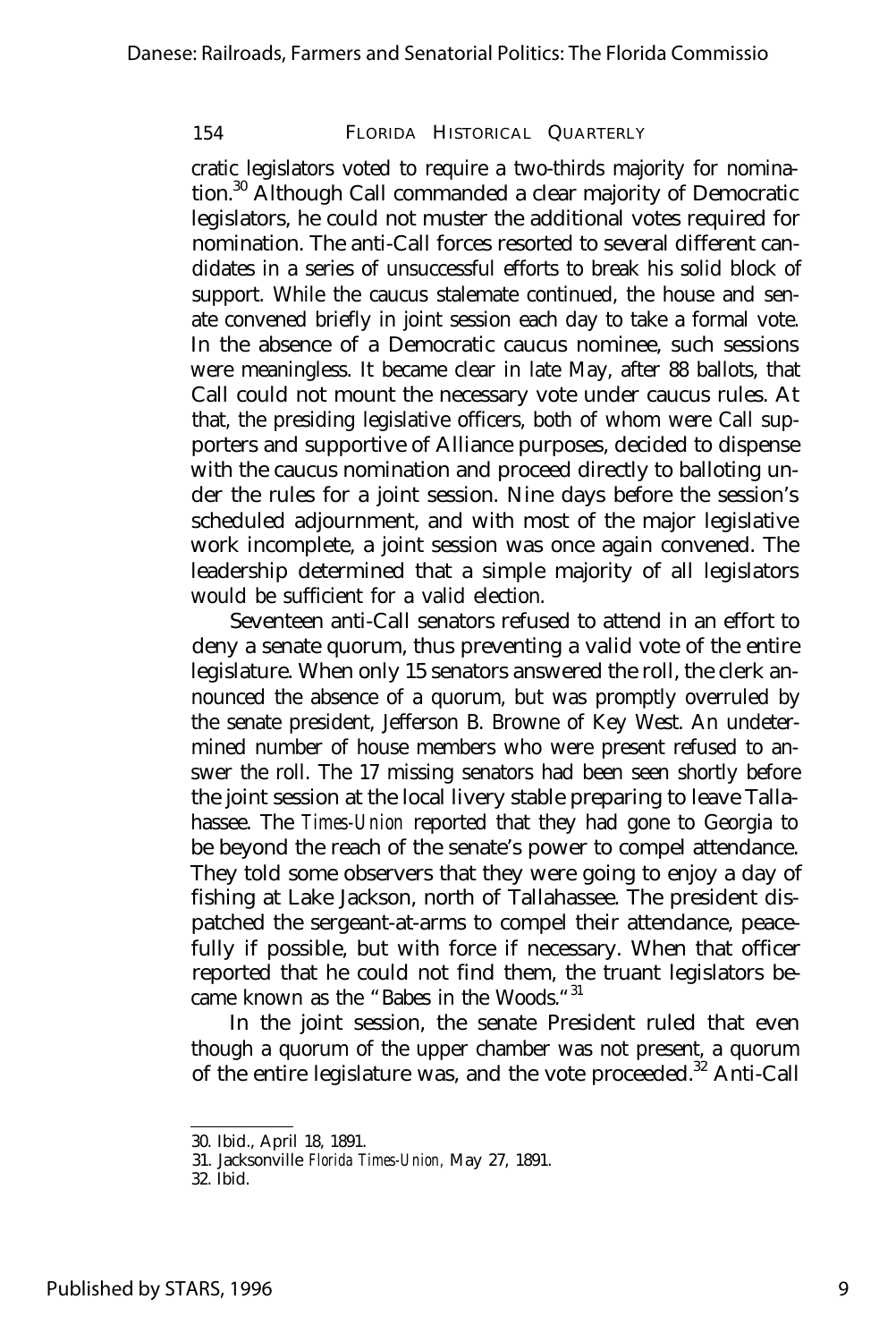forces attempting to dispute the ruling were ruled out of order in heated debate, and Call was proclaimed the winner.<sup>33</sup> Call's victory was heralded by the *Times-Union* as a ringing defeat for Chipley by headlines saying: "Chipley Lies Cold in the Political Grave that he Dug for himself in the Spring of 1889.<sup>434</sup> Nevertheless, the battle was not yet over. Governor Fleming, a Chipley ally, refused to certify Call's election. The U.S. Senate, however, asserting its Constitutional prerogative to be the sole judge of the qualifications of its members, seated Call for his third term.

The long ordeal had been complete with shootings, fistfights, allegations of bribery and intense lobbying.<sup>35</sup> Each side accused the other of promiscuous use of free railway passes, whiskey, and loose women to influence individual members. The *Weekly Floridian,* an anti-Call paper in Tallahassee, reported:

One of the saddest sights in Tallahassee now is the lately acquired ease and grace with which the erstwhile Sunday school 'general' of the Callites takes his followers to the Palace Bar and 'what will you take boys.<sup>36</sup>

Commission historian Durwood Long explored the Call election battle and correctly noted that it "affected the destiny of the Commission. "37 In describing his "mixture" of motives, he referred to a "desire for political retaliation by the Call supporters" but offered no explanation for what or against whom retaliation was intended. $38$  There is little more than conjecture to tie the house action on repeal of the commission to retaliation for the Call defeat. A contrary picture emerges when the sequence of legislative actions after the senate election is scrutinized. At the time of final senate passage of the repeal, the Call supporters had apparently achieved victory. There were some questions about the validity of the election due to the absence of the 17 "Babes" and the governor's refusal to certify the results. Even so, that phase of the saga relating to the governor's refusal to certify Call as the victor had yet to

<sup>33.</sup> Tallahassee *Weekly Floridian,* May 27, 1891.

<sup>34.</sup> Jacksonville *Florida Times-Union,* May 27, 1891.

<sup>35.</sup> Ibid., April 4, May 5, 1891.

<sup>36.</sup> Tallahassee *Weekly Floridian,* May 6, 1891.

<sup>37.</sup> Long, "Florida's First Railroad Commission, Pt. II," 253.

<sup>38.</sup> Ibid., 255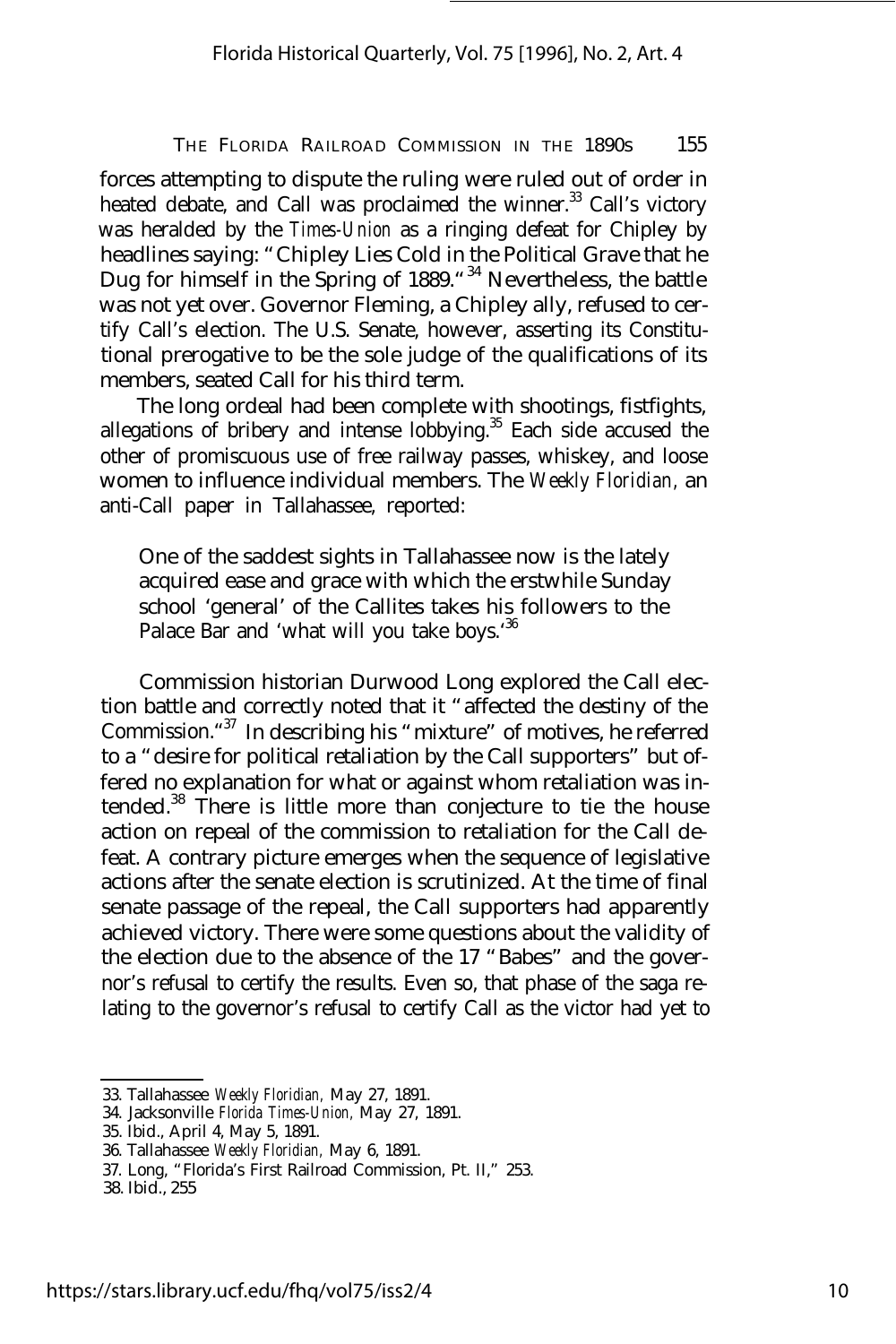unfold. It could not have figured as a motive for retaliation at the time of the senate action on the commission legislation.

The earlier house vote (May 15) on the crucial motion to postpone the repeal bill indefinitely saw 17 Call supporters vote against the motion and, by implication, for repeal of the commission.<sup>39</sup> Still, Call supporters were on the opposite side in approximately the same proportions. No common alignment of house votes can be discerned as between the commission issue and the continuing battle over the Call nomination in the caucus. Eleven more days were to elapse after the house vote before the Call victory. Since the caucus was then in session with each faction attempting to sway members to its position, retaliation associated with the Call battle was certainly premature. It was illogical from the perspective of gaining adherents from the other side. If Call supporters in the house were seeking retaliation, it hardly seems probable that they would have found it in voting against their own interest. Self-inflicted pain does not provide the satisfaction normally associated with deliberately administered political retribution. The early introduction of the bill and its passage in the house 11 days before the outcome of the Call affair strongly implied that house sentiment in the matter was not tied to the senatorial election.

The aftermath of the Call campaign and the resumption of regular business in the senate in the session's waning days are relevant to ascertaining the motive forces in that chamber's final action on the repeal. House Bill No. 5, the repealer legislation, had duly arrived in the senate via house messages on May 19, while the Call issue remained stalemated in the Democratic caucus. It was referred to the Committee on Railroads.<sup>40</sup> With no apparent sense of urgency by its supporters, the bill reposed in committee until June 1, when it was reported unfavorably.<sup>41</sup> Normally, an adverse committee report during the rush to adjournment boded ill for pending legislation. However, this was soon after the return of the "Babes in the Woods" from their somewhat extended absence. Strange things were on the verge of happening to the commission legislation.<sup>42</sup>

<sup>39.</sup> Florida *House Journal* (1891), 641,817.

<sup>40.</sup> Florida *Senate Journal* (1891), 492.

<sup>41.</sup> Ibid., 665.

<sup>42.</sup> Jacksonville *Florida Times-Union,* May 29, 1891.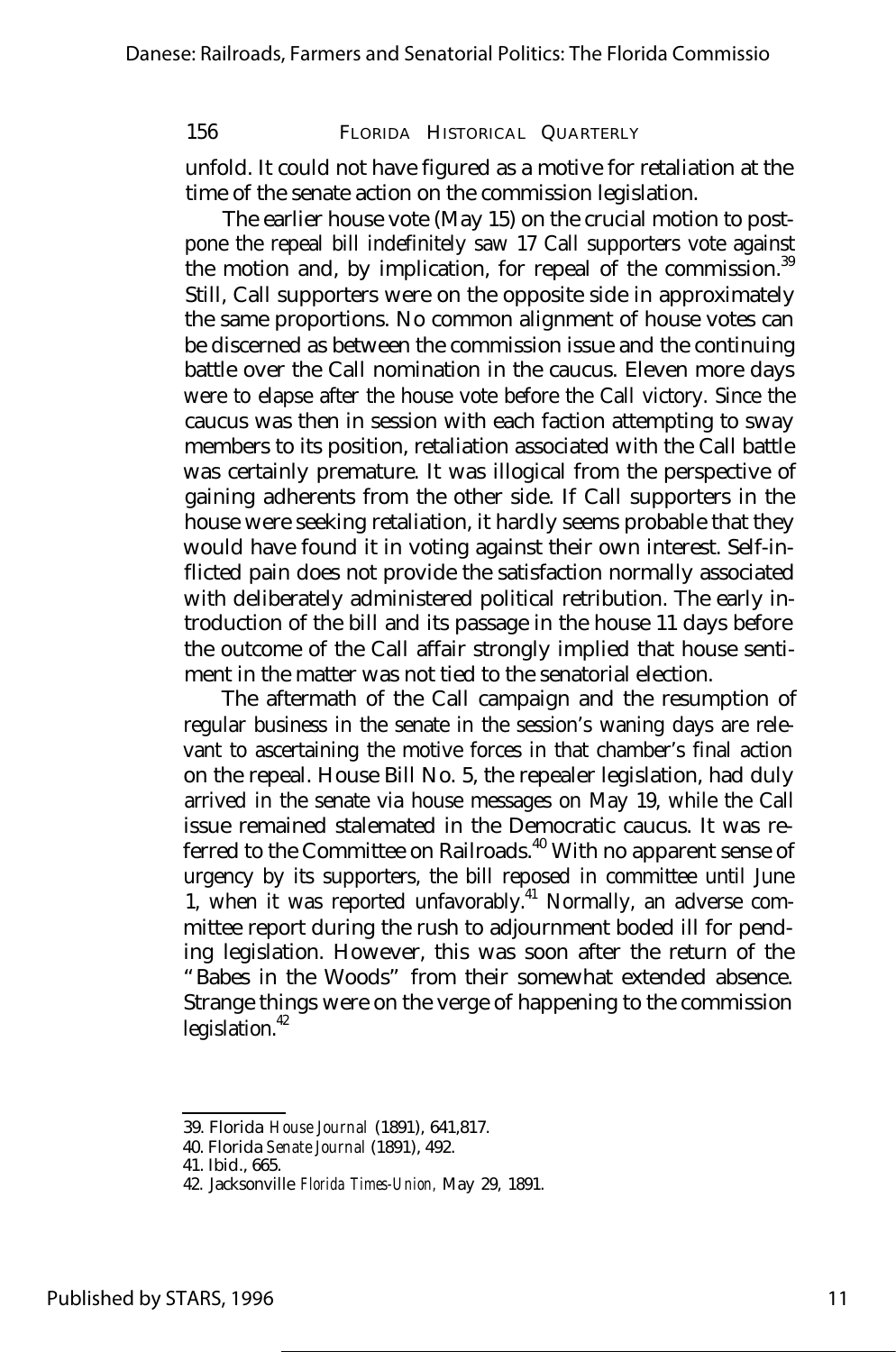On the same day the "Babes" returned and the house repealer was unfavorably reported by the senate committee, senate action was taken on a bill providing for an elected commission. The committee had favorably reported the bill on May 12, but it had not been brought to the floor for a full senate vote. Suddenly, it was taken out of order and passed by a  $26$ -to-3 margin.<sup>43</sup> The vote was substantial and reached across the Call battle lines in the senate; it was clearly not the action of a legislative body on the brink of destroying the commission to save it from railroad domination. The senate bill was received by the house in senate messages on June 3, and placed on the regular order.<sup>44</sup> Thus, the senate bill preserving the commission in elective form was in the house, and the house bill abolishing it outright was in the senate with an unfavorable committee report. Legislation so positioned in the final stages of a session, especially one enveloped in the aftermath of the Call election, was not a likely prospect for enactment. In such a checkmate, commission supporters could claim victory. If they were motivated by fear of a Triay appointment as implied by the subsequent comments of Representative Clark, passage of the senate bill would have been their logical course of action. The rejection of the elective measure by the house further proved that Clark's purpose was not grounded in fear of a Triay appointment.

A joint committee of house and senate members had been appointed to select important bills for final action in both chambers before adjournment.<sup>45</sup> Appointment of such a prioritizing committee for pending legislation near the end of a session was a normal feature of the legislative process. In the afternoon session on Wednesday, with less than three working days remaining, the repeal bill (House Bill No. 5) and all other commission related bills appeared on the joint committee list.<sup>46</sup> The senate was being positioned to reverse its previous action to preserve the commission in an elected form. Here was clear evidence that a powerful person, or persons, had a strong interest in passing the commission repeal measure.

During the afternoon session on Thursday, House Bill No. 5 came to the senate floor for consideration notwithstanding its pre-

<sup>43.</sup> Tallahassee *Weekly Floridian,* May 31, 1891; Florida *Senate Journal* (1891), 685.

<sup>44.</sup> Florida *House Journal* (1891), 1055.

<sup>45.</sup> Florida *Senate Journal* (1891), 767.

<sup>46.</sup> Ibid.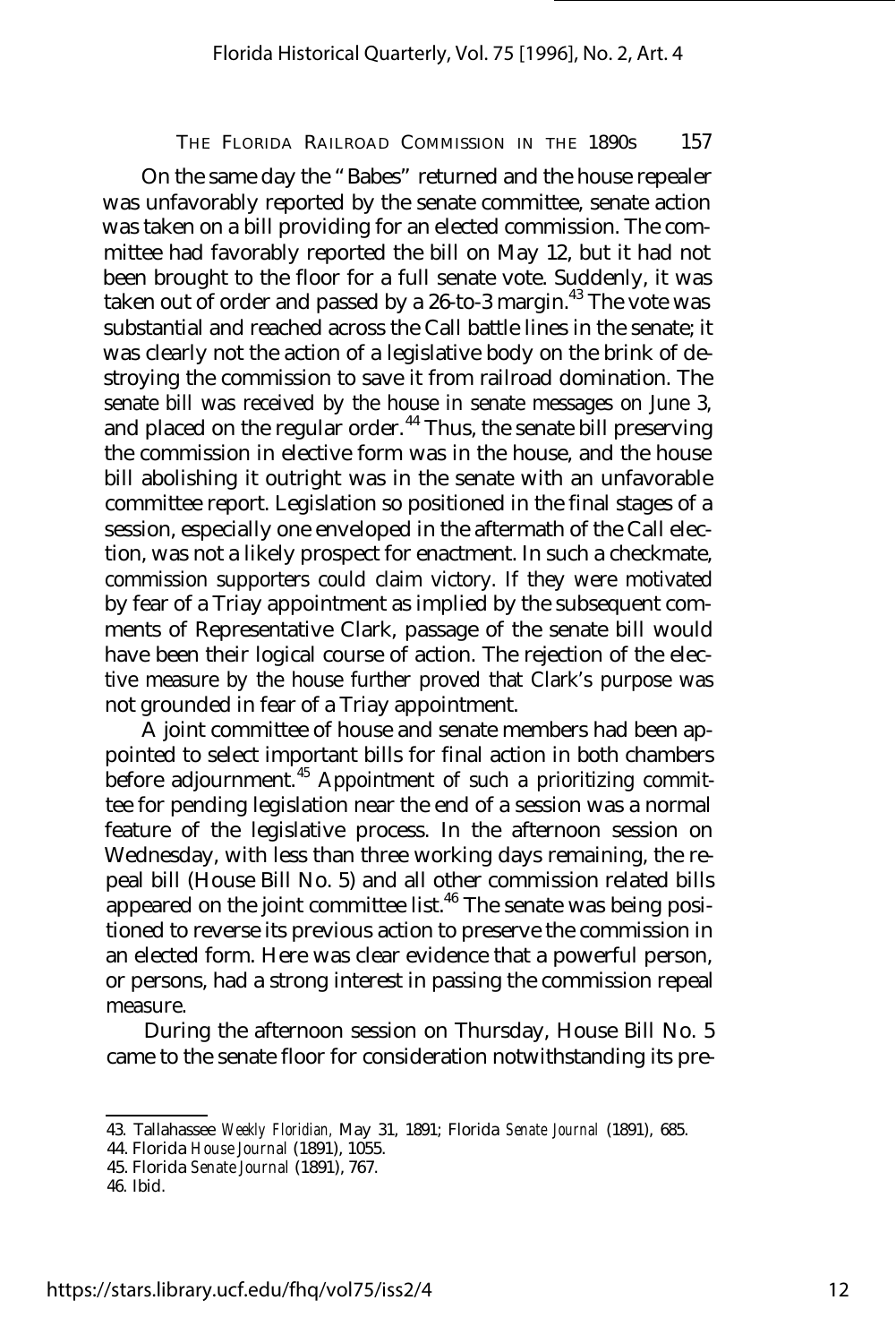vious unfavorable committee report. Commission supporters opposed the measure and Senator J. Emmett Wolfe, chairman of the Railroad Committee and a Call supporter, moved for an indefinite postponement. If successful, this would have ended the matter and the commission would have survived. His motion failed on a 12-to-15 vote. $47$  The bill passed the required second reading in the evening session on Thursday and passed finally by a 20-to-10 margin in the afternoon of the session's last day.<sup>48</sup> Activity on the bill in the last three days of the session indicated its highly skilled and powerful support. In less than 72 hours, senate sentiment had undergone a dramatic change from a 17-vote margin to retain the commission in an elective form to a 10-vote margin for its complete elimination.

Seventeen senatorial "Babes" had refused to make the quorum call in the ill-fated effort to defeat Call in the joint session. These were the "hard core" anti-Call men, the essence of the senate side of the Chipley-Farmers' Alliance coalition.<sup>49</sup> The president of the Florida Alliance, R. F. Rogers of Suwannee County, was prominent in the coalition and was one of the "Babes." Although there were two or possibly three other Alliance men in the group, its majority could be characterized as Chipley allies even in the absence of an anti-Call coalition. In the final senate vote, 13 of the "Babes" voted for repeal while three Alliance "Babes" voted in support of the commission.

The Alliance leadership which negotiated the coalition with Chipley stayed with the repeal faction in the senate, while many rank and file Alliance men voted in support of the commission. Rogers had traveled the state with Chipley to raise Alliance support for the anti-Call coalition.<sup>50</sup> The senatorial candidates promoted by the coalition, with the exception of the short-lived effort on behalf of William Bloxham, were all noteworthy for their Alliance affiliation or strong sympathy with Alliance views. Bloxham was not particularly known for Alliance sentiments, but the seconding speech for his nomination by Rogers indicated his acceptability to the or $der<sup>51</sup>$ 

<sup>47.</sup> Ibid., 814.

<sup>48.</sup> Ibid., 837-38.

<sup>49.</sup> Jacksonville *Florida Times-Union,* May 27, 1891.

<sup>50.</sup> Jacksonville *Florida Times-Union,* April 2, 1891; Williamson, *Florida Politics* in *the Gilded Age,* 173.

<sup>51.</sup> Ibid., 174.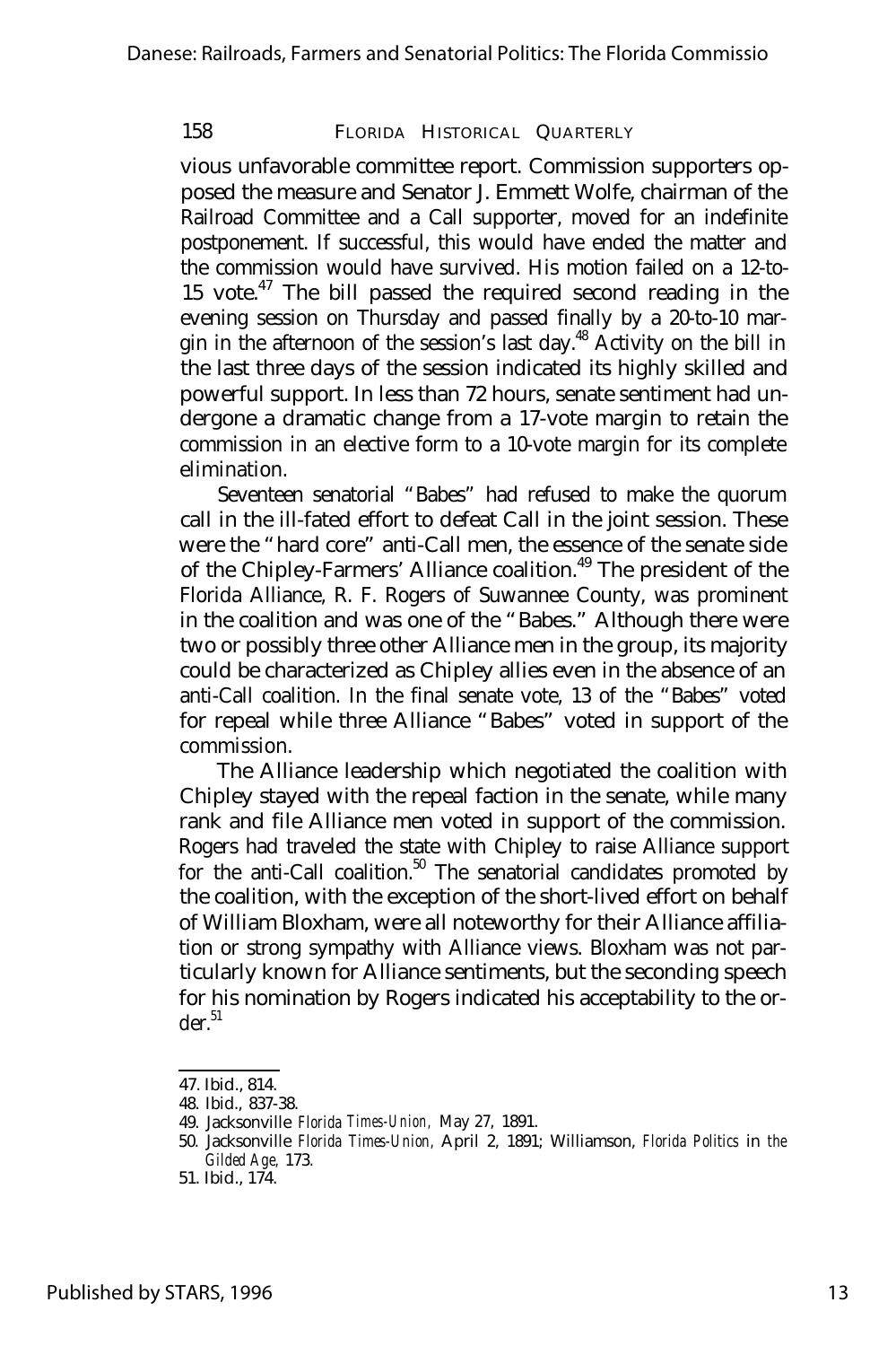The political bonds developed between Chipley and Rogers in the course of forging the anti-Call coalition may well have resulted in an understanding beyond the single issue of defeating Call. The senate side of the coalition played a major role in reversing that chamber's sentiment to preserve the commission in an elective form. That an understanding existed, at least on the senate side, to utilize the anti-Call coalition to repeal the commission law is consistent with the available evidence. Under such a scenario, Chipley would have gotten conservative Alliance votes for repeal and the Alliance would have been permitted to name the coalition's senatorial candidate to defeat Call. Chipley would have been satisfied on both counts. His political acumen, strong leadership capabilities and the opportunity presented by Clark's house bill all coalesced to support such a conclusion. The evidence discussed here does not directly or inferentially explain Clark's motivation or the house action on the bill. The best evidence of Clark's motivation is his bill itself. He simply wanted to eliminate the railroad commission, and was straightforward in that purpose. The timing of the house action discounts his subsequent suggestion of the Triay appointment as well as Alliance retaliation arising out of the Call battle as underlying reasons.

The senate's strong vote to maintain an elected commission minimizes the possibility of its final action being based on a desire to economize by reducing the size of government. Thirteen of the "Babes" played crucial roles in the final senate vote. Ten of them had changed from favoring retention of an elective commission to complete repeal in less than three days. Without doubt, Chipley wielded great influence with the anti-Call senators and he had reason to want the commission abolished. Still, the evidence does not establish with certainty that Chipley was the driving force behind the repeal. Men such as Chipley did not leave well defined trails regarding their political maneuvering. When the Triay appointment and Alliance retaliation theories are discounted, the role of Chipley in the reversal of senate positions in the closing days of the 1891 Legislature becomes quite plausible. Clearly, something dramatic had happened to change senate sentiment on the commission, and Chipley was the kind of man who made dramatic things happen.

Public response to repeal was notable for its lack of intensity. Long described it appropriately: "Reaction to the legislature's action caused curiosity, amazement, relief and disappointment. It is surprising, in view of the positive work of the commission, that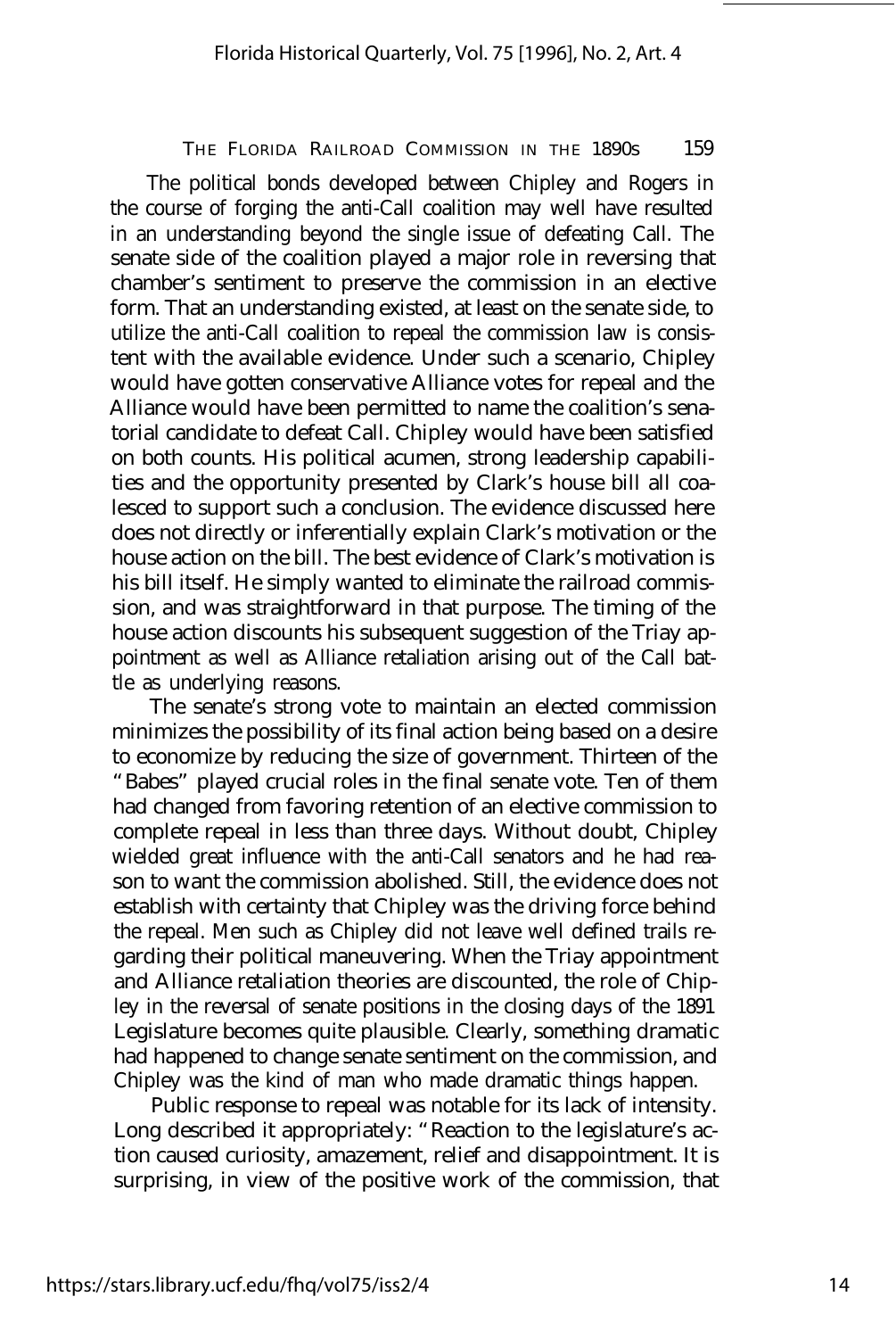there were so few objections."<sup>52</sup> The most frequently cited reaction is that of the Tallahassee *Daily Floridian* which simply posed the question: 'Why?"<sup>53</sup>

The public's apparent indifference to repeal of the commission law did not last long. Spurred on by a growing threat of a third party movement, the reform agenda broadly reasserted itself in both national and state politics. In Florida, increasing pressure for the reimposition of regulatory controls on the railroads was part of that agenda. The Florida Democratic Party, facing the threat of "independentism" and fusion politics fueled by the reform movement, included a railroad commission plank in its 1892 platform.<sup>54</sup> Even so, the commitment was not fulfilled in the 1893 Legislature despite its usual Democratic dominance. Although bills were introduced in both chambers, they failed to get beyond committee consideration.

The pressure for regulatory controls on the railroads continued to build and by early 1894 a war of words was taking place in Jacksonville between the reform oriented *Times-Union* and the prorailroad *Daily Florida Citizen.* A letter in the *Times-Union* addressed to "The Democracy" from a committee of prominent Democrats urged action to re-create the commission at the next state Democratic convention. Ironically, Frank Clark of Polk County, sponsor of the repeal legislation in 1891 and James E. Broome, who had voted for repeal in the senate, were both on the committee which drafted the letter.<sup>56</sup> It was in this period that Clark made the comments implying that his 1891 actions were those of a commission supporter trying to save it from railroad domination. The letter contained the usual litany of alleged railroad abuses. Florida's northeastern area, for example, complained of the diversion of traffic from Jacksonville and Fernandina to Savannah by discriminatory rate structures designed to benefit Henry Plant's enterprises to the detriment of other north Florida shippers.<sup>57</sup>

52. Long, "Florida's First Railroad Commission, Pt. II," 255.

<sup>53.</sup> Ibid., 256.

<sup>54.</sup> Gainesville *Daily Sun,* June 4, 1892.

<sup>55.</sup> Florida *House Journal* (1893), 548-52; Florida *Senate Journal* (1893), 342.

<sup>56.</sup>Jacksonville *Florida Times-Union,* March 3, 1894.

<sup>57.</sup> Ibid., April 5, 1894.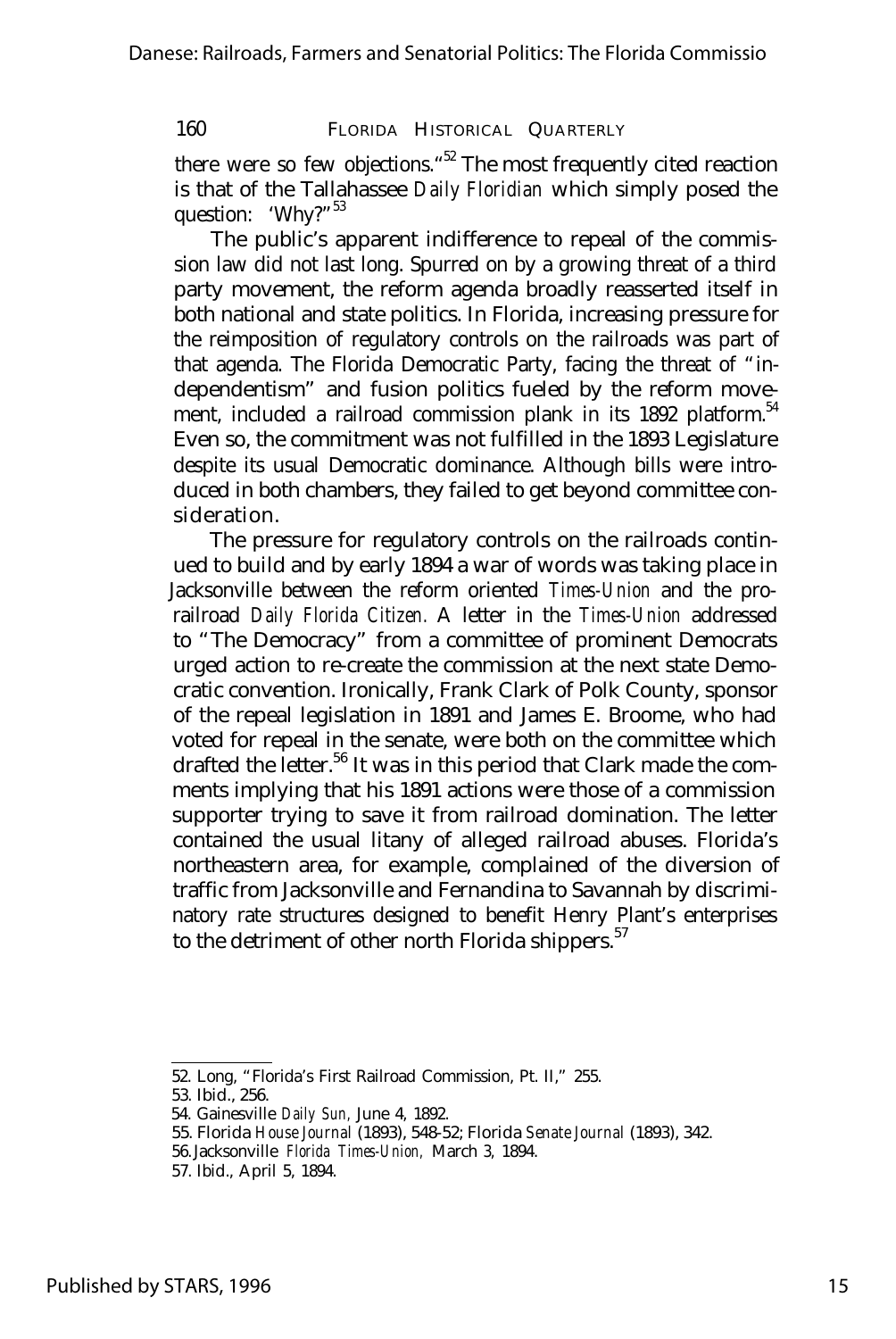The Railway Employees Protective Association, an organization fostered by the railroads, held a rally to muster opposition to reestablishment of controls. Speakers explained how regulation would be detrimental to the 15,000 railway employees and the 75,000 persons indirectly dependent on the lines, a number approximating one quarter of the state's population.<sup>58</sup> The newsprint war achieved a new dimension when the *Times-Union* injected race into the issue. In an article captioned "Negroes to the Rescue," efforts of the Association to form a black affiliate organization were excoriated by the pro-commission newspaper. Abandoning even a semblance of logic, it was said of the railroads: "They put down the Negro with the Cracker vote and now they propose to put down the Cracker with Negro votes." <sup>59</sup> The Jacksonville *Daily Florida Citizen* responded on June 8 with: "The truth is that the reformers are making a desperate struggle for power on the supposed prejudice of the people. They believe that war on the railroads would be a popular slogan, and they adopted that battlecry." $60$  Despite the intensity of the *Times-Union's* attacks, the regular Democratic convention held in Jacksonville did not adopt a commission plank. The crusading paper had to content itself with allegations of "railroad domination" and use of free passes to explain the failure of the convention to heed its cry for controls.<sup>61</sup>

While the war of words raged in Jacksonville, and elsewhere, W. D. Chipley was preparing for a more direct role in politics. The delegates to the 1894 Escambia County Democratic Convention overwhelmingly nominated him for the Florida Senate. Democratic nomination was tantamount to election. He carried every precinct at the county convention except one, and lost that by only one vote.<sup>62</sup> Chipley entered the 1895 Legislature with influence seldom experienced by a freshman member. He was appointed chairman of the powerful Finance and Tax Committee which guided all tax and revenue legislation in the senate.<sup>63</sup> His solid standing with his peers was further evidenced by his appointment to chair a politi-

<sup>58.</sup> Jacksonville *Daily Florida Citizen,* June 6, 1894.

<sup>59.</sup> Ibid., June 21, 1894.

<sup>60.</sup> Jacksonville *Daily Florida Citizen,* June 8, 1894.

<sup>61.</sup> Jacksonville *Florida Times-Union,* August 2, 1894.

<sup>62.</sup> Jacksonville *Daily Florida Citizen,* June 24, 1894.

<sup>63.</sup> Florida *Senate Journal* (1895) I, 1134.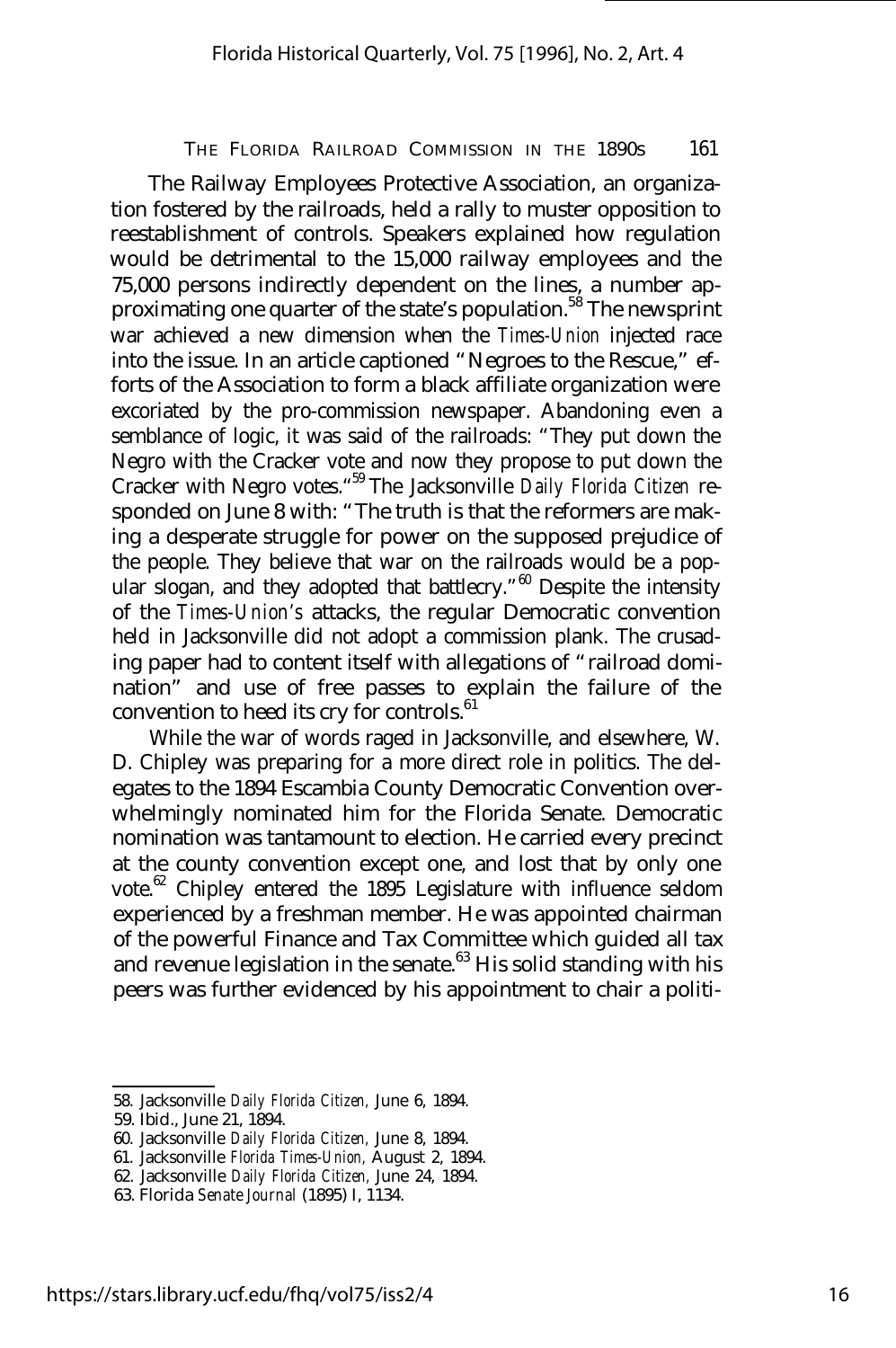tally sensitive investigation of an assault on a fellow senator by a state cabinet member, the Superintendent of Public Instruction. Chipley reported that the cabinet officer had attacked the senator, but diplomatically concluded that the two had reconciled their differences and no further action was deemed necessary. $64$ 

The continuing public outcry at real and perceived abuses of the railroads produced increasing pressure for governmental control. In 1895, three separate bills were introduced to re-establish a railroad commission.<sup>65</sup> The house passed a commission bill early in the session by more than a 2-to-1 majority.<sup>66</sup> Senator Chipley was literally awaiting the bill's arrival in the upper chamber. As if to signal his leadership of the opposition, he was on the floor to make the routine motion to refer it to committee when it appeared in house messages. <sup>67</sup> The initial fight was in the Senate Railroad Committee where Chipley succeeded in substituting a version less onerous to the companies for the house bill. The first crucial floor vote came in an effort by commission proponents to replace the senate substitute with the house version. The re-substitution effort failed on a tie vote. Similar moves followed, but in each instance, Chipley's tactics successfully maintained his narrow margin of votes to defeat the bill. $68$ 

From the time the bill first appeared on the senate floor on May 14, there was a continual series of parliamentary moves and countermoves, all resulting in extremely close votes.<sup>69</sup> The issue was finally resolved after nine days of astute political maneuvering by a 13-to-12 vote to defeat the bill. During the course of the battle, Chipley, in his role as Chairman of the Finance and Tax Committee, had also managed the annual revenue bill.<sup>70</sup> Undoubtedly, he used this powerful position to leverage support for his anti-commission position. His reputation for political leadership and skill were further enhanced by such performances in his first session.

The inexorable movement toward the reestablishment of a railroad commission was slowed but not stopped by Chipley's nar-

<sup>64.</sup> Ibid., 785.

<sup>65.</sup> Florida *House Journal,* (1895) I, 73, 79, 80.

*<sup>66.</sup>* Ibid., 449.

<sup>67.</sup> Florida *Senate Journal* (1895) I, 476.

<sup>68.</sup> Florida *Senate Journal* (1895) I, 873-74.

<sup>69.</sup> Florida *Senate Journal* (1895) I, 693, 776, 858, 873, 875, 907, 919, 921, 1078, 1183, 1186.

<sup>70.</sup> Florida *Senate Journal* (1895), 1134.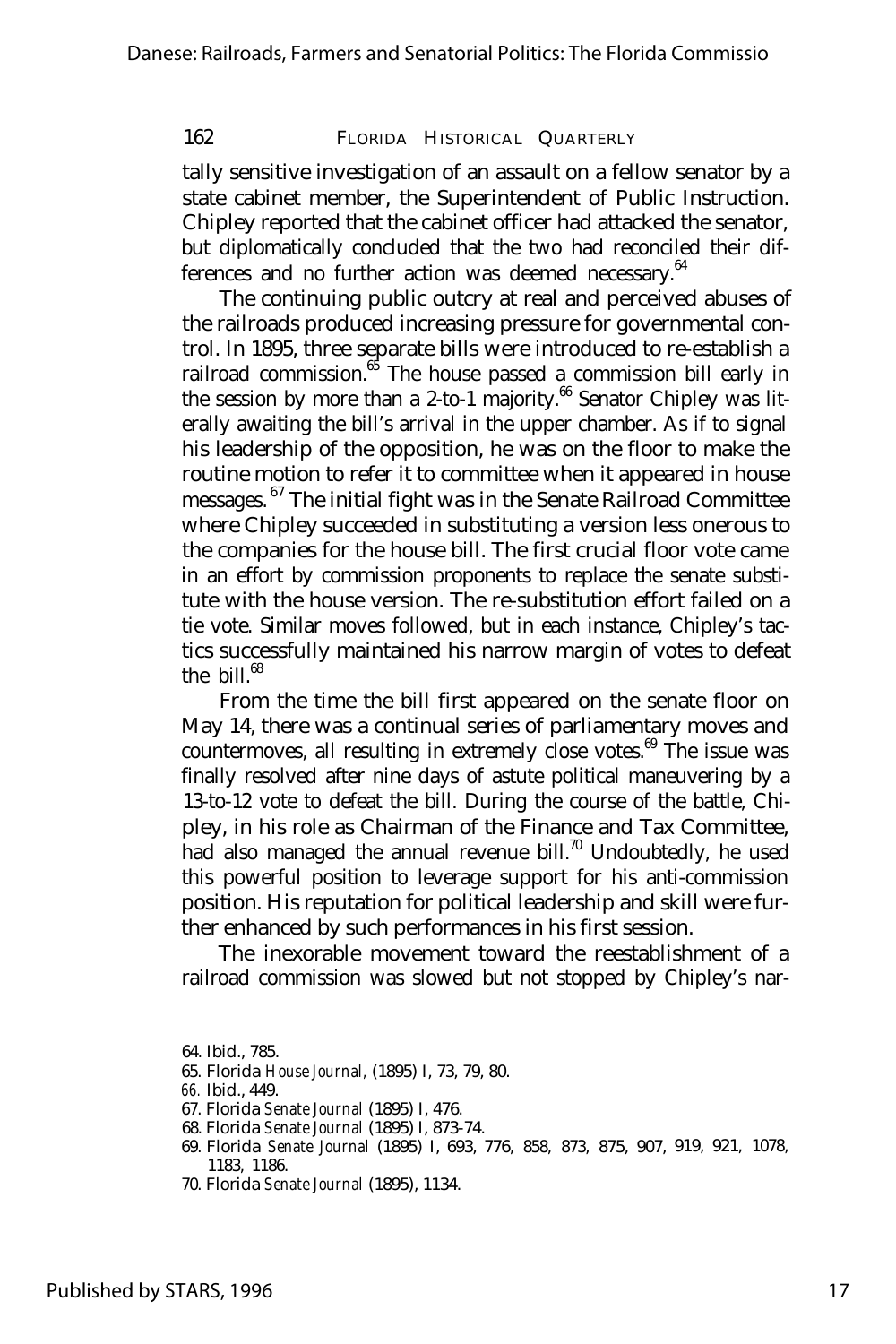row 1895 victory. Populism was reaching its crest nationally, and its effects were increasingly felt in Florida politics. The Alliance newspaper called for a commission in early 1896, observing that unless the railroads took less in transportation costs, the farmers could not remain in business.<sup>71</sup>

Public sentiment was stirred by reports of business collusion and price manipulation to the detriment of consumers in general and agricultural interests in particular. An article on the Nail Association of Pittsburgh provided a good example of the conditions stirring public discontent. A keg of ten-penny nails, the type commonly used by farmers, sold for 85 cents in July, 1895; the same keg was \$2.55 one year later. In Jacksonville, the price was \$3.25 per keg while an identical keg of Pittsburgh nails was reported to sell for  $$1.75$  in Holland.<sup>72</sup> That flagrant example illustrated three of the principal targets of the reform movement: the price-fixing of the trusts, the inflationary consequences of unchecked transportation monopolies, and the pernicious effects of protective tariff policies. The commission movement in Florida was symbolic of the continuing reaction against the excesses of "big business" and the increasing concentration of wealth in large corporations. The reform mood found national expression in the Populist movement, the rise of William Jennings Bryan in the Democratic party, and the "free silver" debate. Such was the political climate in which Wilkinson Call returned to Tallahassee in 1897 to seek his fourth term in the U.S. Senate. Chipley, completing the transition from "backroom" power to the forefront of political visibility, announced his own candidacy in opposition to his old adversary.<sup>73</sup>

As in 1891, the fate of railroad commission legislation in 1897 appeared closely linked with the politics of a transcendent issue: the resumption of the Call-Chipley feud. Yet, the commission issue had gained sufficient momentum from the reform movement to warrant resolution on its own merits. Instead of commission legislation being dominated by senatorial election politics, it almost appeared that the converse was true. In reporting the introduction of two commission bills early in the session, the *Times-Union* noted efforts to hasten a vote in the senate. It questioned, with clear allusion to Chipley and his senatorial candidacy, if there was a hidden

<sup>71.</sup> Jacksonville *Florida Dispatch, Farmer & Fruit Grower,* February 8, 1896.

<sup>72.</sup> Ibid., July 4, 1896.

<sup>73.</sup> Williamson, "William D. Chipley," 346.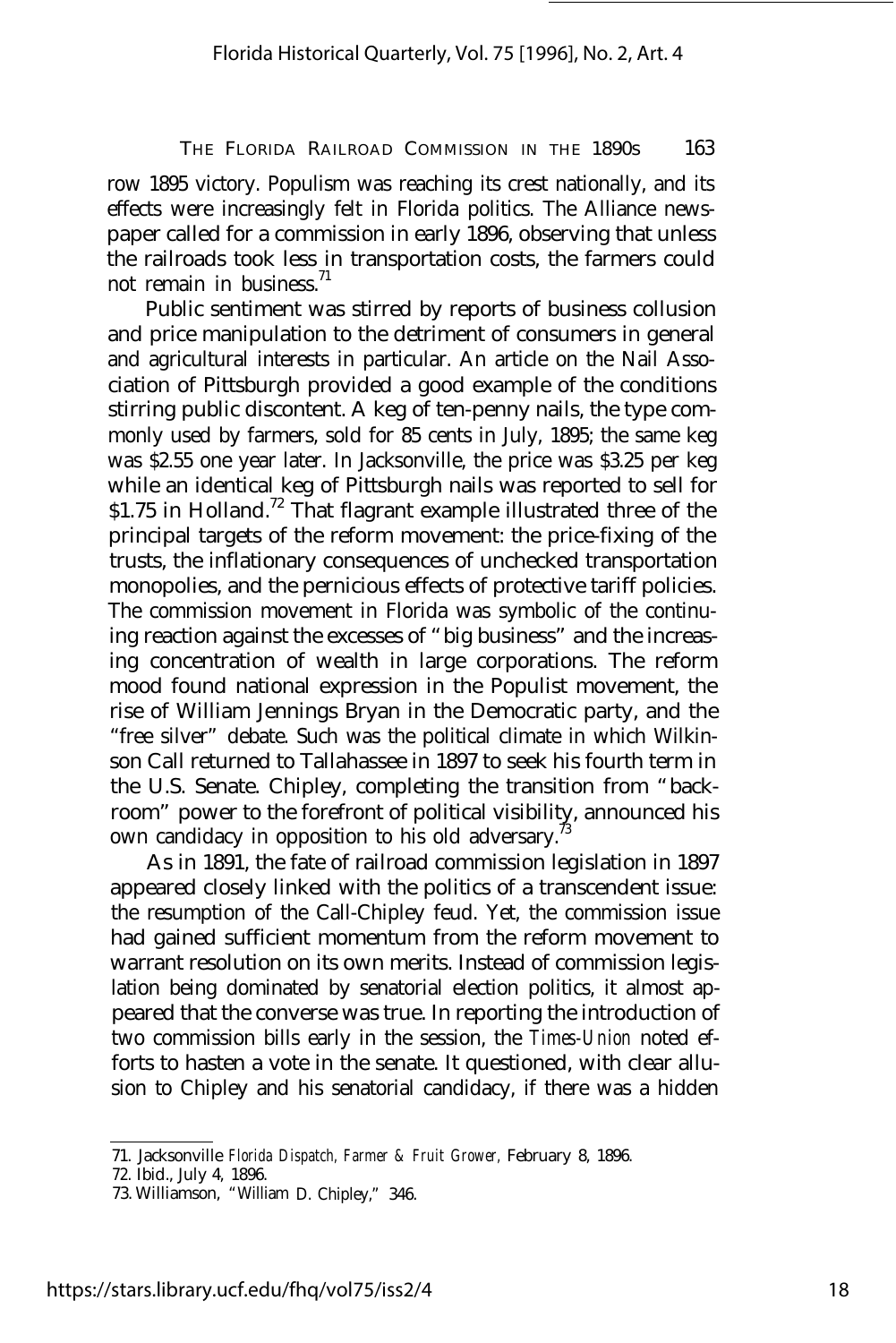purpose to "put some people on record" regarding the issue.<sup>74</sup> Although the Jacksonville paper had virtually abandoned Call, it could not bring itself to endorse Chipley. The newspaper, under new ownership, took the somewhat unusual moralistic position that so long as the man chosen was a good person, it mattered "not who he may be.<sup>"75</sup> Likewise, the paper had also lost its fervor for a strong commission.<sup>76</sup>

When William Jennings Bryan, defeated for the presidency in 1896 but still leader of the national Democratic Party, visited Tallahassee during the first week of the session, Chipley was prominent as chairman of the welcoming committee. In tune with the political climate, Chipley effusively pronounced his esteem for Bryan, the embodiment of the national reform movement.<sup>77</sup> Less than two weeks later, in a joint appearance with other candidates in the house chamber, he completed his conversion to the prevailing political mood of the Democrats. He endorsed the graduated income tax and repeal of the tariff on necessities, but favored its continued imposition on luxuries. With due regard for protecting Florida agricultural interests, he included oranges and tobacco in the luxury category. When asked about his position on the state commission bill, he responded simply: "As a state senator, I will vote for a railroad commission." Applause greeted his response.<sup>78</sup> William D. Chipley had completed his political transition. The business promoter, railroad executive and lobbyist, and heir to the Bourbon political traditions of the New South had been recast in the Democratic mold of William Jennings Bryan and Populism.

Chipley's political metamorphosis removed any lingering doubts about the re-creation of a railroad commission. His hometown newspaper, the Pensacola *Daily News,* always pro-railroad in sentiment, had reconciled itself to the passage of a commission bill and urged only that it be fair.<sup>79</sup> The senate, seizing the initiative from the house, passed a commission bill with only two dissenting votes.

The overwhelming passage in the senate freed Chipley of any impediments on that score in his battle with Call. When the tenth

<sup>74.</sup> Jacksonville *Florida Times-Union,* April 14, 1897.

<sup>75.</sup> Ibid., April 21, 1897.

<sup>76.</sup> Ibid., May 8, 1897.

<sup>77.</sup> Pensacola *Daily News,* April 10, 1897.

<sup>78.</sup> Ibid., April 21 1897.

<sup>79.</sup> Ibid., April 22, 1897.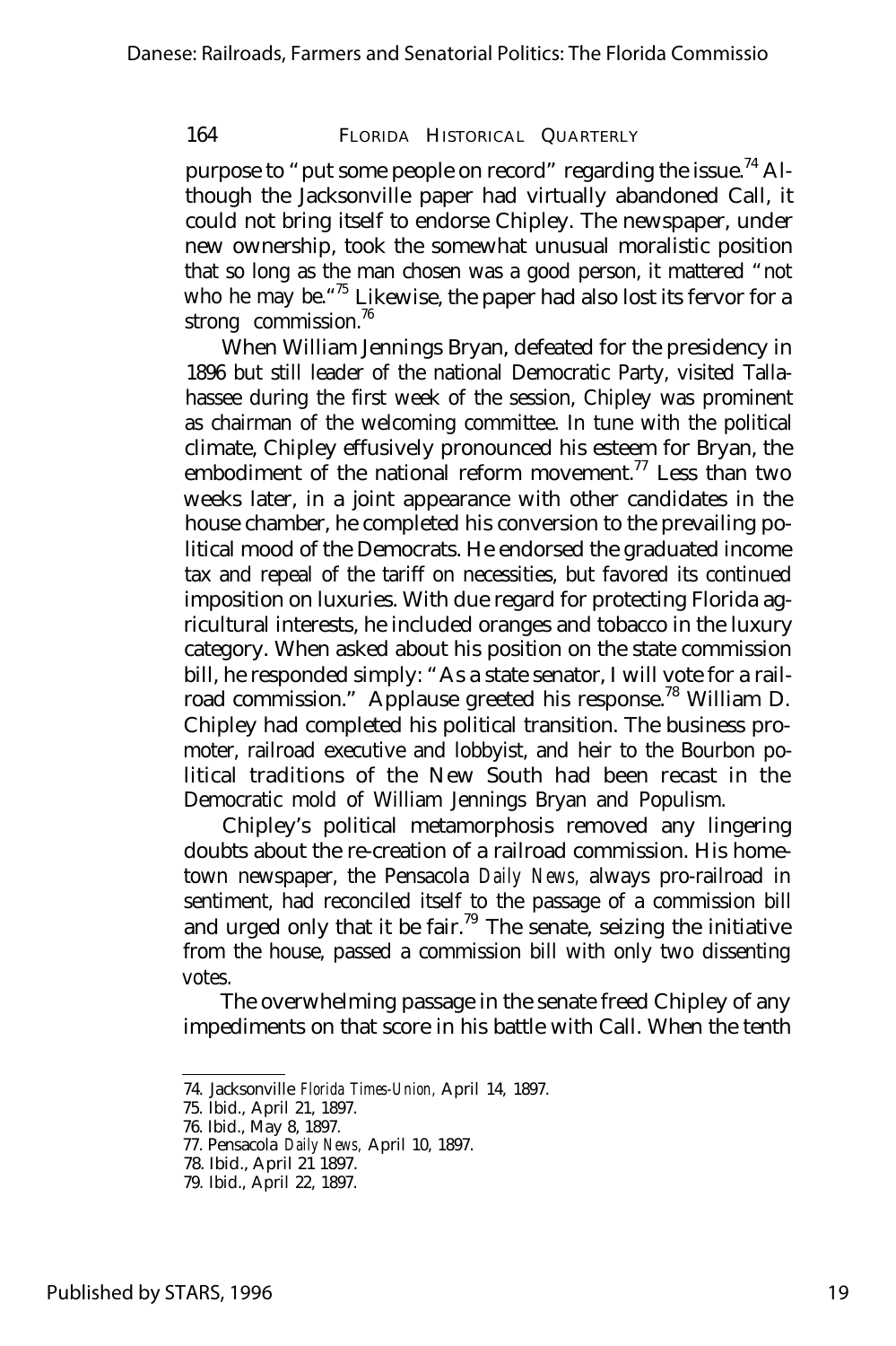caucus ballot was reached on April 29, Call narrowly led Chipley by a three vote margin. The next day the house passed the senate commission bill with only three dissenting votes.<sup>80</sup> The *Times-Union*, displaying a newly discovered concern for railroad investors, found the bill too drastic in scope and urged the governor to veto it. $81$ Governor William D. Bloxham, showing the same ability to read the political temper as Chipley, allowed the bill to become law without his signature.

Wilkinson Call did not win a fourth term. At the end of the first week in May, his support had eroded under the continuing controversy and stalemate which enveloped his reelection effort. His supporters went over to one of his allies, J. N. C. Stockton of Jacksonville.<sup>82</sup> Despite his embrace of the popular reform agenda of the time, Chipley could not muster sufficient votes to become U.S. Senator. It became clear that neither he nor Stockton would receive the required vote. The memory of the 1891 spectacle haunted the caucus from the beginning and belatedly nurtured a somewhat greater willingness to compromise. The name of Stephen R. Mallory, another Pensacola man and an old political adversary of Chipley, was placed in nomination. By the second week of May, Mallory, the son and namesake of the Confederate Secretary of the Navy, had collected enough support to defeat Chipley and become the new U.S. Senator from Florida.<sup>83</sup>

In an ironic footnote to the whole episode, E. J. Triay once again became embroiled in the politics of the moment. Stockton, after the election and when there was nothing to be gained, made public a letter from Triay to Chipley containing inferences of possible bribery in connection with the latter's campaign. $84$  His actions provoked a furor in both chambers but served no purpose other than to show the depths of acrimony engendered by the politics of the senate election.

The enactment of the commission legislation in 1897 established the principle in Florida of regulation of businesses essential to the public welfare. That principle has a permanency that endures to the present. The answer to the question of why the com-

<sup>80.</sup> Florida *House Journal* (1897), 355.

<sup>81.</sup> Ibid., May 8, 1897.

<sup>82.</sup> Jacksonville *Florida Times-Union,* May 11, 1897.

<sup>83.</sup> Williamson, "William D. Chipley," 351.

<sup>84.</sup> Florida *House Journal* (1897), 955-57.